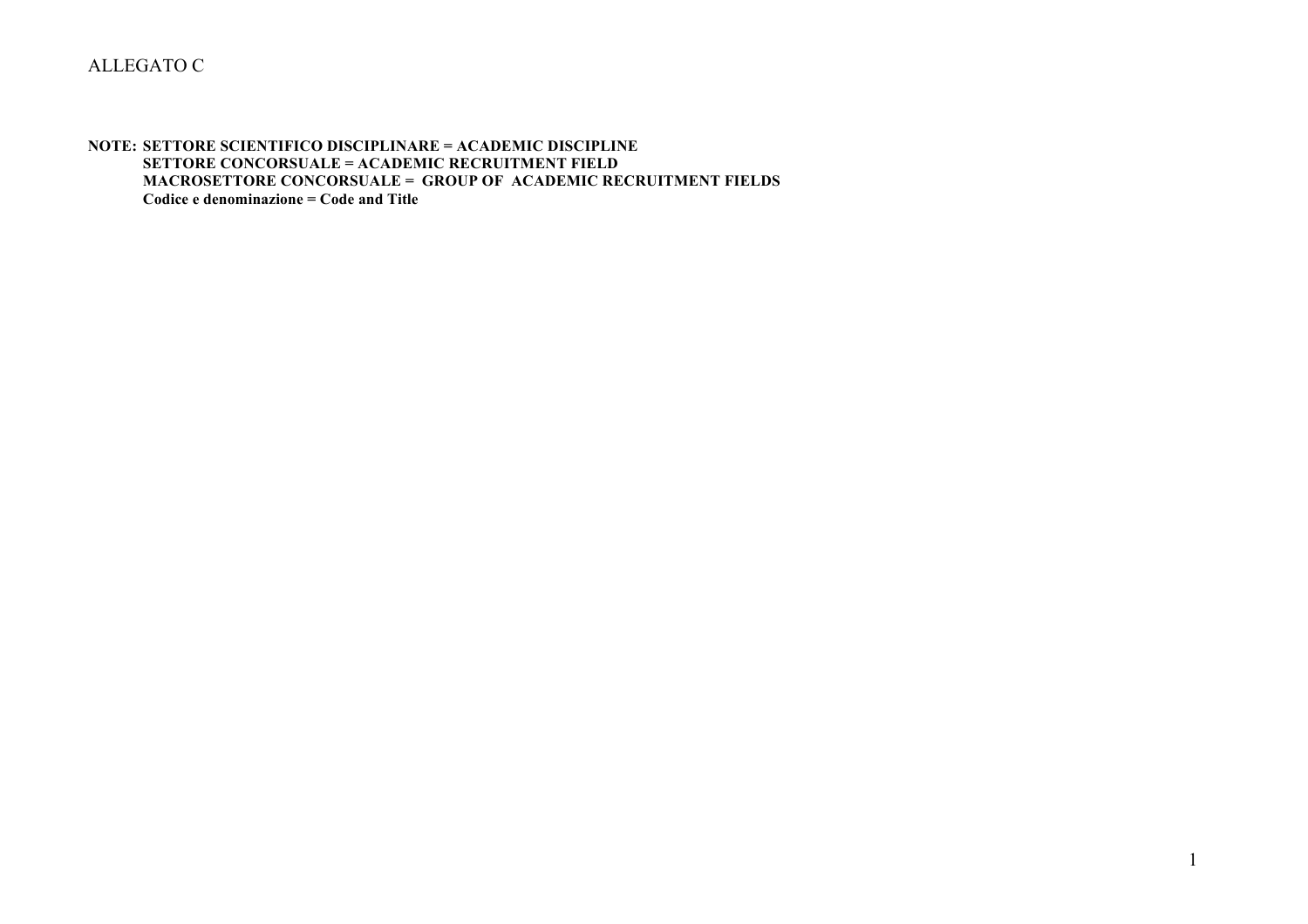### **AREA – 01 - MATHEMATICS AND INFORMATICS**

|                      |                                                                                        | <b>CORRISPONDENZA</b>                        |
|----------------------|----------------------------------------------------------------------------------------|----------------------------------------------|
| <b>MACROSETTORE</b>  | <b>SETTORE CONCORSUALE /RECRUITMENT FIELDS</b>                                         | <b>SETTORE SCIENTIFICO-DISCIPLINARE</b>      |
| Codice e             | Codice e Denominazione/ Code and title                                                 | <b>Codice e Denominazione</b>                |
| <b>Denominazione</b> |                                                                                        |                                              |
| 01/A - MATHEMATICS   |                                                                                        |                                              |
|                      | 01/A1 - MATHEMATICAL LOGIC, MATHEMATICS EDUCATION AND HISTORY<br><b>OF MATHEMATICS</b> | <b>MAT/01 - MATHEMATICAL LOGIC</b>           |
|                      |                                                                                        | <b>MAT/04 - MATHEMATICS EDUCATION AND</b>    |
|                      |                                                                                        | <b>HISTORY OF MATHEMATICS</b>                |
|                      | 01/A2 - GEOMETRY AND ALGEBRA                                                           | MAT/02 - ALGEBRA<br><b>MAT/03 - GEOMETRY</b> |
|                      |                                                                                        |                                              |
|                      | 01/A3 - MATHEMATICAL ANALYSIS, PROBABILITY AND STATISTICS                              | <b>MAT/05 - MATHEMATICAL ANALYSIS</b>        |
|                      |                                                                                        | <b>MAT/06 - PROBABILITY AND STATISTICS</b>   |
|                      | 01/A4 - MATHEMATICAL PHYSICS                                                           | <b>MAT/07 - MATHEMATICAL PHYSICS</b>         |
|                      | 01/A5 - NUMERICAL ANALYSIS                                                             | <b>MAT/08 - NUMERICAL ANALYSIS</b>           |
|                      | 01/A6 - OPERATIONS RESEARCH                                                            | <b>MAT/09 - OPERATIONS RESEARCH</b>          |
| 01/B - INFORMATICS   |                                                                                        |                                              |
|                      | 01/B1 - INFORMATICS                                                                    | <b>INF/01 - INFORMATICS</b>                  |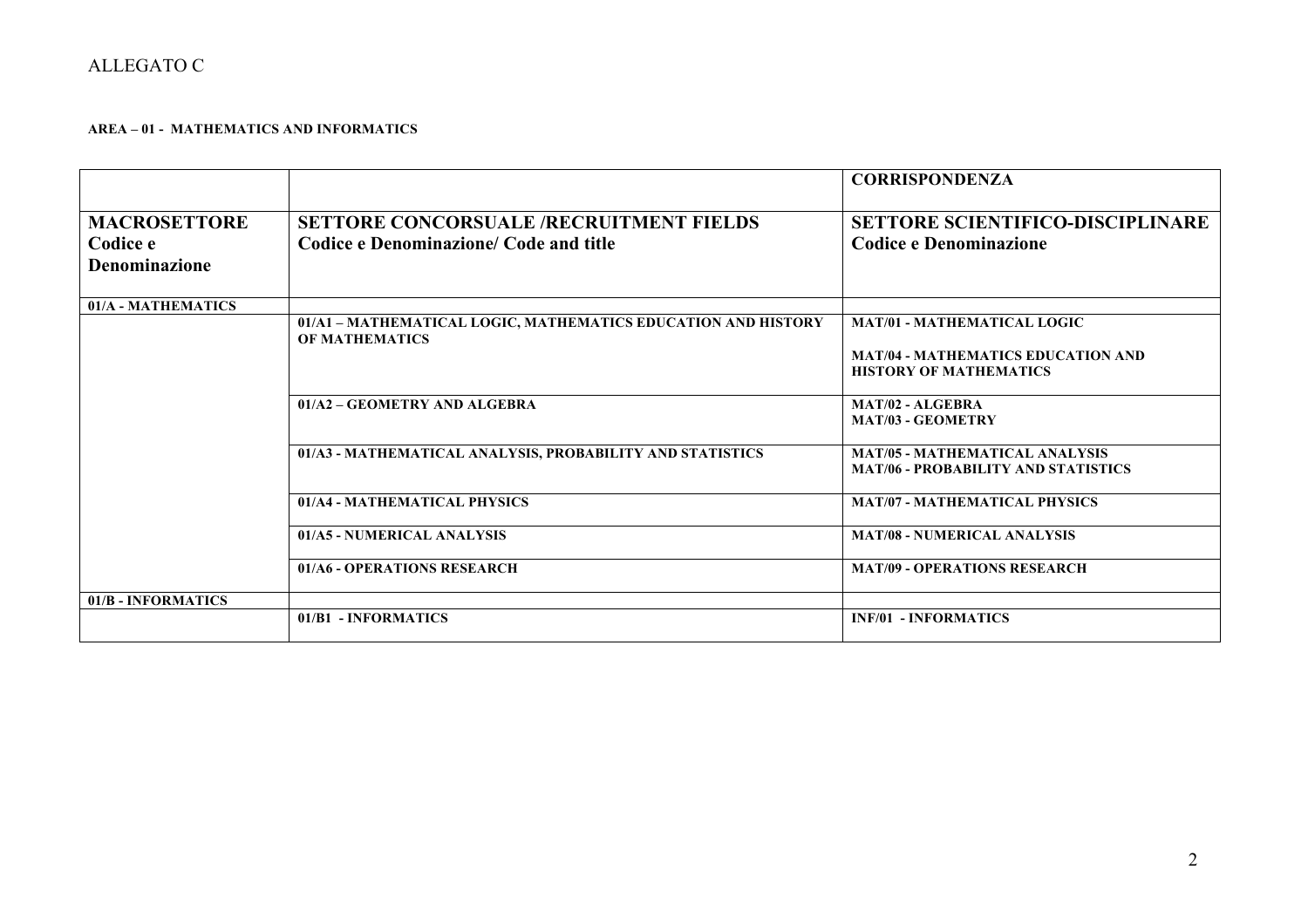#### **AREA – 02 - PHYSICS**

|                                                                                 |                                                                  | <b>CORRISPONDENZA</b>                                                                                                            |
|---------------------------------------------------------------------------------|------------------------------------------------------------------|----------------------------------------------------------------------------------------------------------------------------------|
|                                                                                 |                                                                  |                                                                                                                                  |
| <b>MACROSETTORE</b>                                                             | <b>SETTORE CONCORSUALE</b>                                       | <b>SETTORE SCIENTIFICO-DISCIPLINARE</b>                                                                                          |
| <b>Codice e Denominazione</b>                                                   | <b>Codice e Denominazione</b>                                    | <b>Codice e Denominazione</b>                                                                                                    |
|                                                                                 |                                                                  |                                                                                                                                  |
| 02/A - PHYSICS OF<br><b>FUNDAMENTAL</b><br><b>INTERACTIONS</b>                  |                                                                  |                                                                                                                                  |
|                                                                                 | 02/A1 - EXPERIMENTAL PHYSICS OF FUNDAMENTAL INTERACTIONS         | <b>FIS/01 - EXPERIMENTAL PHYSICS</b><br><b>FIS/04 - NUCLEAR AND SUBNUCLEAR PHYSICS</b>                                           |
|                                                                                 | 02/A2 - THEORETICAL PHYSICS OF FUNDAMENTAL INTERACTIONS          | FIS/02 - THEORETICAL PHYSICS, MATHEMATICAL<br><b>MODELS AND METHODS</b><br><b>FIS/04 - NUCLEAR AND SUBNUCLEAR PHYSICS</b>        |
| 02/B - PHYSICS OF MATTER                                                        |                                                                  |                                                                                                                                  |
|                                                                                 | 02/B1 - EXPERIMENTAL PHYSICS OF MATTER                           | <b>FIS/01 - EXPERIMENTAL PHYSICS</b><br><b>FIS/03 - PHYSICS OF MATTER</b>                                                        |
|                                                                                 | 02/B2 - THEORETICAL PHYSICS OF MATTER                            | <b>FIS/03 - PHYSICS OF MATTER</b>                                                                                                |
| 02/C - ASTRONOMY,<br><b>ASTROPHYSICS, EARTH AND</b><br><b>PLANETARY PHYSICS</b> |                                                                  |                                                                                                                                  |
|                                                                                 | 02/C1 - ASTRONOMY, ASTROPHYSICS, EARTH AND PLANETARY PHYSICS     | <b>FIS/05 - ASTRONOMY AND ASTROPHYSICS</b><br><b>FIS/06 - PHYSICS OF THE EARTH AND OF THE</b><br><b>CIRCUMTERRESTRIAL MEDIUM</b> |
| 02/D - APPLIED PHYSICS,<br>PHYSICS TEACHING AND<br><b>HISTORY OF PHYSICS</b>    |                                                                  |                                                                                                                                  |
|                                                                                 | 02/D1 - APPLIED PHYSICS, PHYSICS TEACHING AND HISTORY OF PHYSICS | <b>FIS/07 - APPLIED PHYSICS</b><br><b>FIS/08 - PHYSICS TEACHING AND HISTORY OF</b><br><b>PHYSICS</b>                             |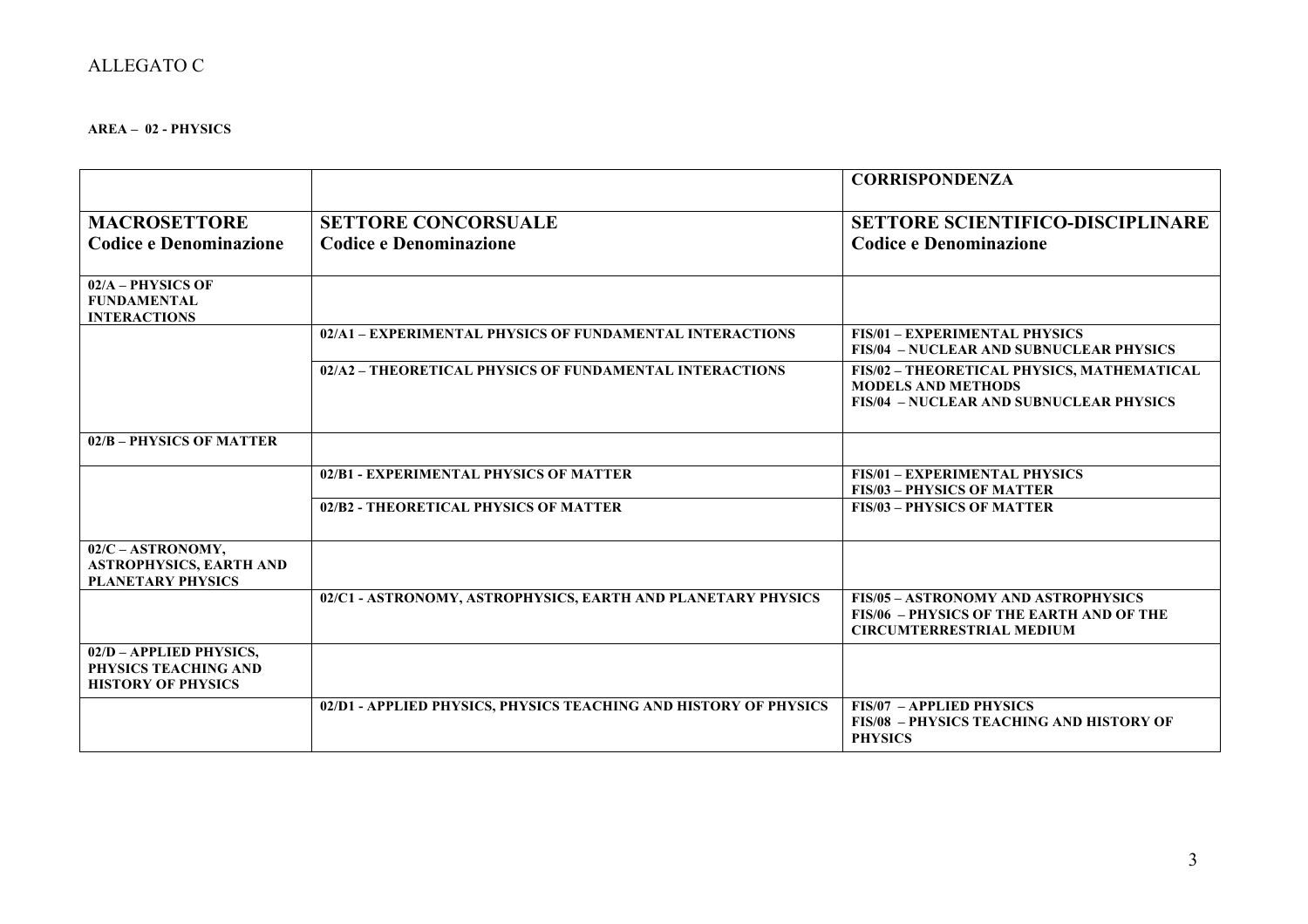### **AREA – 03 - CHEMISTRY**

|                                                                                  |                                                                                               | <b>CORRISPONDENZA</b>                                                                                                                                  |
|----------------------------------------------------------------------------------|-----------------------------------------------------------------------------------------------|--------------------------------------------------------------------------------------------------------------------------------------------------------|
|                                                                                  |                                                                                               |                                                                                                                                                        |
| <b>MACROSETTORE</b>                                                              | <b>SETTORE CONCORSUALE</b>                                                                    | <b>SETTORE SCIENTIFICO-DISCIPLINARE</b>                                                                                                                |
| <b>Codice e Denominazione</b>                                                    | <b>Codice e Denominazione</b>                                                                 | <b>Codice e Denominazione</b>                                                                                                                          |
| 03/A - ANALYTICAL AND<br>PHYSICAL CHEMISTRY                                      |                                                                                               |                                                                                                                                                        |
|                                                                                  | 03/A1 - ANALYTICAL CHEMISTRY                                                                  | <b>CHIM/01 - ANALYTICAL CHEMISTRY</b><br><b>CHIM/12 - CHEMISTRY FOR THE ENVIRONMENT</b><br>AND FOR CULTURAL HERITAGE                                   |
|                                                                                  | 03/A2 - MODELS AND METHODS FOR CHEMISTRY                                                      | <b>CHIM/02 - PHYSICAL CHEMISTRY</b><br><b>CHIM/12 - CHEMISTRY FOR THE ENVIRONMENT</b><br>AND FOR CULTURAL HERITAGE                                     |
| 03/B - INORGANIC CHEMISTRY<br><b>AND APPLIED TECHNOLOGIES</b>                    |                                                                                               |                                                                                                                                                        |
|                                                                                  | 03/B1 - PRINCIPLES OF CHEMISTRY AND INORGANIC SYSTEMS                                         | <b>CHIM/03 - GENERAL AND INORGANIC CHEMISTRY</b>                                                                                                       |
|                                                                                  | 03/B2 - PRINCIPLES OF CHEMISTRY FOR APPLIED TECHNOLOGIES                                      | <b>CHIM/07 - PRINCIPLES OF CHEMISTRY FOR</b><br><b>APPLIED TECHNOLOGIES</b>                                                                            |
| 03/C - ORGANIC, INDUSTRIAL<br><b>AND APPLIED CHEMISTRY</b>                       |                                                                                               |                                                                                                                                                        |
|                                                                                  | 03/C1 - ORGANIC CHEMISTRY                                                                     | <b>CHIM/06 - ORGANIC CHEMISTRY</b>                                                                                                                     |
|                                                                                  | 03/C2 - INDUSTRIAL AND APPLIED CHEMISTRY                                                      | <b>CHIM/04 - INDUSTRIAL CHEMISTRY</b><br><b>CHIM/05 - SCIENCE AND TECHNOLOGY OF</b><br><b>POLYMERIC MATERIALS</b>                                      |
| 03/D - MEDICINAL AND FOOD<br><b>CHEMISTRY AND APPLIED</b><br><b>TECHNOLOGIES</b> |                                                                                               |                                                                                                                                                        |
|                                                                                  | 03/D1 - MEDICINAL, TOXICOLOGICAL AND NUTRITIONAL CHEMISTRY<br><b>AND APPLIED TECHNOLOGIES</b> | <b>CHIM/08 - PHARMACEUTICAL CHEMISTRY</b><br><b>CHIM/10 - FOOD CHEMISTRY</b><br><b>CHIM/11 - CHEMISTRY AND BIOTECHNOLOGY OF</b><br><b>FERMENTATION</b> |
|                                                                                  | 03/D2 - DRUG TECHNOLOGY, SOCIOECONOMICS AND REGULATIONS                                       | <b>CHIM/09 - PHARMACEUTICAL AND</b><br><b>TECHNOLOGICAL APPLICATIONS OF CHEMISTRY</b>                                                                  |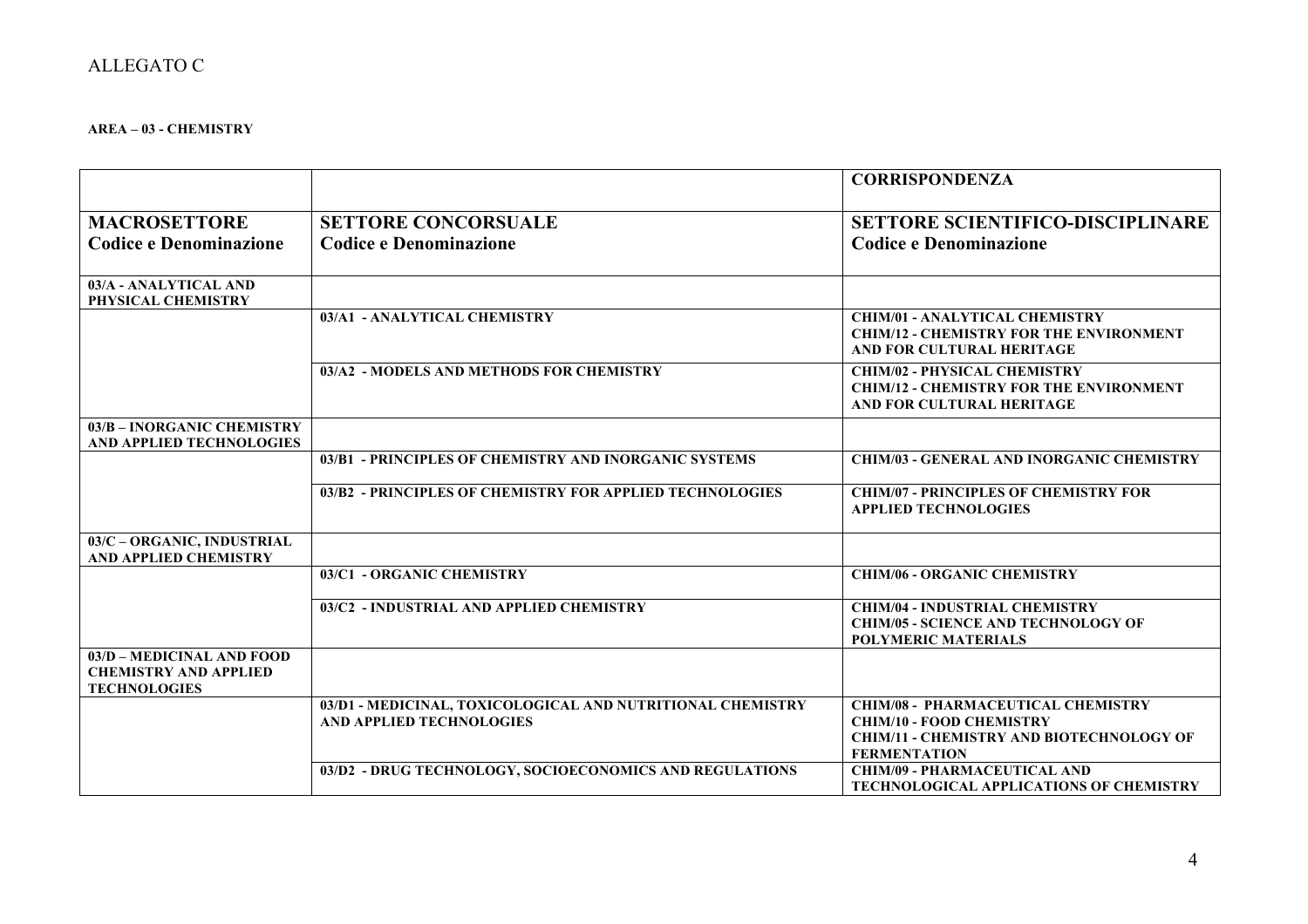### **AREA – 04 - EARTH SCIENCES**

|                               |                                                                                                      | <b>CORRISPONDENZA</b>                                                                                                                                                                                                                                             |
|-------------------------------|------------------------------------------------------------------------------------------------------|-------------------------------------------------------------------------------------------------------------------------------------------------------------------------------------------------------------------------------------------------------------------|
| <b>MACROSETTORE</b>           | <b>SETTORE CONCORSUALE</b>                                                                           | <b>SETTORE SCIENTIFICO-DISCIPLINARE</b>                                                                                                                                                                                                                           |
| <b>Codice e Denominazione</b> | <b>Codice e Denominazione</b>                                                                        | <b>Codice e Denominazione</b>                                                                                                                                                                                                                                     |
|                               |                                                                                                      |                                                                                                                                                                                                                                                                   |
| 04/A - EARTH SCIENCES         |                                                                                                      |                                                                                                                                                                                                                                                                   |
|                               | 04/A1 - GEOCHEMISTRY, MINERALOGY, PETROLOGY, VOLCANOLOGY,<br><b>EARTH RESOURCES AND APPLICATIONS</b> | <b>GEO/06 - MINERALOGY</b><br><b>GEO/07 - PETROLOGY AND PETROGRAPHY</b><br><b>GEO/08 - GEOCHEMISTRY AND VOLCANOLOGY</b><br><b>GEO/09 - MINING RESOURCES, MINERALOGIC AND</b><br>PETROGRAPHIC APPLICATIONS FOR THE<br><b>ENVIRONMENT AND FOR CULTURAL HERITAGE</b> |
|                               | 04/A2 - STRUCTURAL GEOLOGY, STRATIGRAPHY, SEDIMENTOLOGY AND<br><b>PALEONTOLOGY</b>                   | <b>GEO/01 - PALEONTOLOGY AND PALEOECOLOGY</b><br><b>GEO/02 - STRATIGRAPHY AND SEDIMENTOLOGY</b><br><b>GEO/03 - STRUCTURAL GEOLOGY</b>                                                                                                                             |
|                               | 04/A3 - ENGINEERING GEOLOGY, PHYSICAL GEOGRAPHY AND<br><b>GEOMORPHOLOGY</b>                          | <b>GEO/04 - PHYSICAL GEOGRAPHY AND</b><br><b>GEOMORPHOLOGY</b><br><b>GEO/05 - ENGINEERING GEOLOGY</b>                                                                                                                                                             |
|                               | $04/A4 - GEOPHYSICS$                                                                                 | <b>GEO/10 - SOLID EARTH GEOPHYSICS</b><br><b>GEO/11 - APPLIED GEOPHYSICS</b><br><b>GEO/12 - OCEANOGRAPHY AND PHYSICS OF THE</b><br><b>ATMOSPHERE</b>                                                                                                              |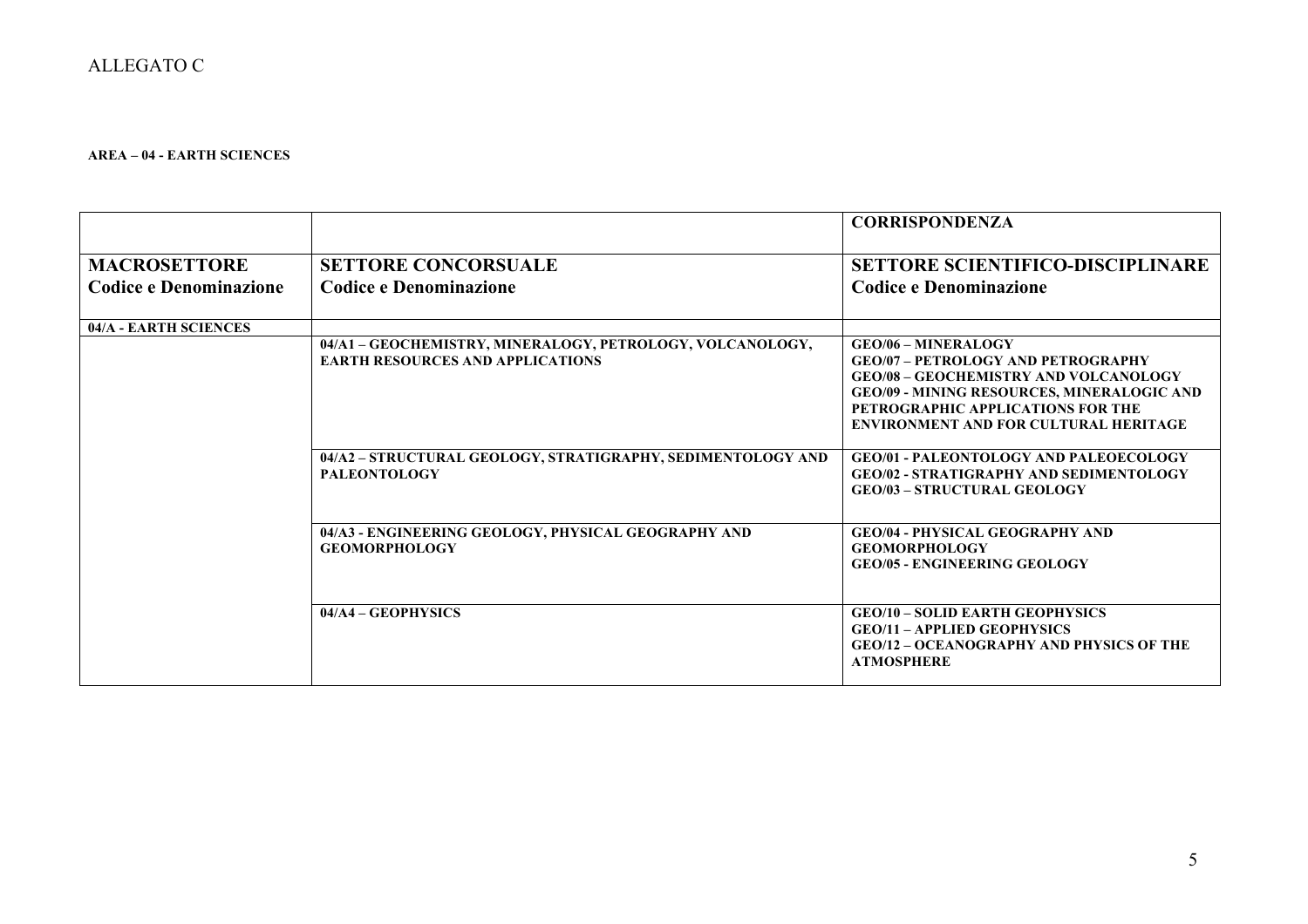**AREA – 05 - BIOLOGY**

|                               |                                                     | <b>CORRISPONDENZA</b>                            |
|-------------------------------|-----------------------------------------------------|--------------------------------------------------|
|                               |                                                     |                                                  |
| <b>MACROSETTORE</b>           | <b>SETTORE CONCORSUALE</b>                          | <b>SETTORE SCIENTIFICO-DISCIPLINARE</b>          |
| <b>Codice e Denominazione</b> | <b>Codice e Denominazione</b>                       | <b>Codice e Denominazione</b>                    |
|                               |                                                     |                                                  |
| 05/A - PLANT BIOLOGY          |                                                     |                                                  |
|                               | $05/A1 - BOTANY$                                    | <b>BIO/01 - GENERAL BOTANY</b>                   |
|                               |                                                     | <b>BIO/02 - SYSTEMATIC BOTANY</b>                |
|                               |                                                     | <b>BIO/03 - ENVIRONMENTAL AND APPLIED BOTANY</b> |
|                               |                                                     | <b>BIO/15 - PHARMACEUTICAL BIOLOGY</b>           |
|                               | 05/A2 - PLANT PHYSIOLOGY                            | <b>BIO/04 - PLANT PHYSIOLOGY</b>                 |
| 05/B - ANIMAL BIOLOGY AND     |                                                     |                                                  |
| <b>ANTHROPOLOGY</b>           |                                                     |                                                  |
|                               | 05/B1 - ZOOLOGY AND ANTHROPOLOGY                    | BIO/05 - ZOOLOGY                                 |
|                               |                                                     | <b>BIO/08 - ANTHROPOLOGY</b>                     |
|                               | 05/B2 - COMPARATIVE ANATOMY AND CYTOLOGY            | <b>BIO/06 - COMPARATIVE ANATOMY AND CYTOLOGY</b> |
| $05/C - ECOLOGY$              |                                                     |                                                  |
|                               | 05/C1 - ECOLOGY                                     | <b>BIO/07 - ECOLOGY</b>                          |
|                               |                                                     |                                                  |
| 05/D-PHYSIOLOGY               |                                                     |                                                  |
|                               | 05/D1 - PHYSIOLOGY                                  | <b>BIO/09 - PHYSIOLOGY</b>                       |
| 05/E - EXPERIMENTAL AND       |                                                     |                                                  |
| <b>CLINICAL BIOCHEMISTRY</b>  | 05/E1- GENERAL BIOCHEMISTRY                         | <b>BIO/10 - BIOCHEMISTRY</b>                     |
| <b>AND MOLECULAR BIOLOGY</b>  |                                                     |                                                  |
|                               | 05/E2 - MOLECULAR BIOLOGY                           | <b>BIO/11 - MOLECULAR BIOLOGY</b>                |
|                               | 05/E3 - CLINICAL BIOCHEMISTRY AND MOLECULAR BIOLOGY | <b>BIO/12 - CLINICAL BIOCHEMISTRY AND</b>        |
|                               |                                                     | <b>MOLECULAR BIOLOGY</b>                         |
| 05/F - EXPERIMENTAL           |                                                     |                                                  |
| <b>BIOLOGY</b>                |                                                     |                                                  |
|                               | 05/F1- EXPERIMENTAL BIOLOGY                         | <b>BIO/13 - EXPERIMENTAL BIOLOGY</b>             |
| 05/G - EXPERIMENTAL AND       |                                                     |                                                  |
| <b>CLINICAL PHARMACOLOGY</b>  |                                                     |                                                  |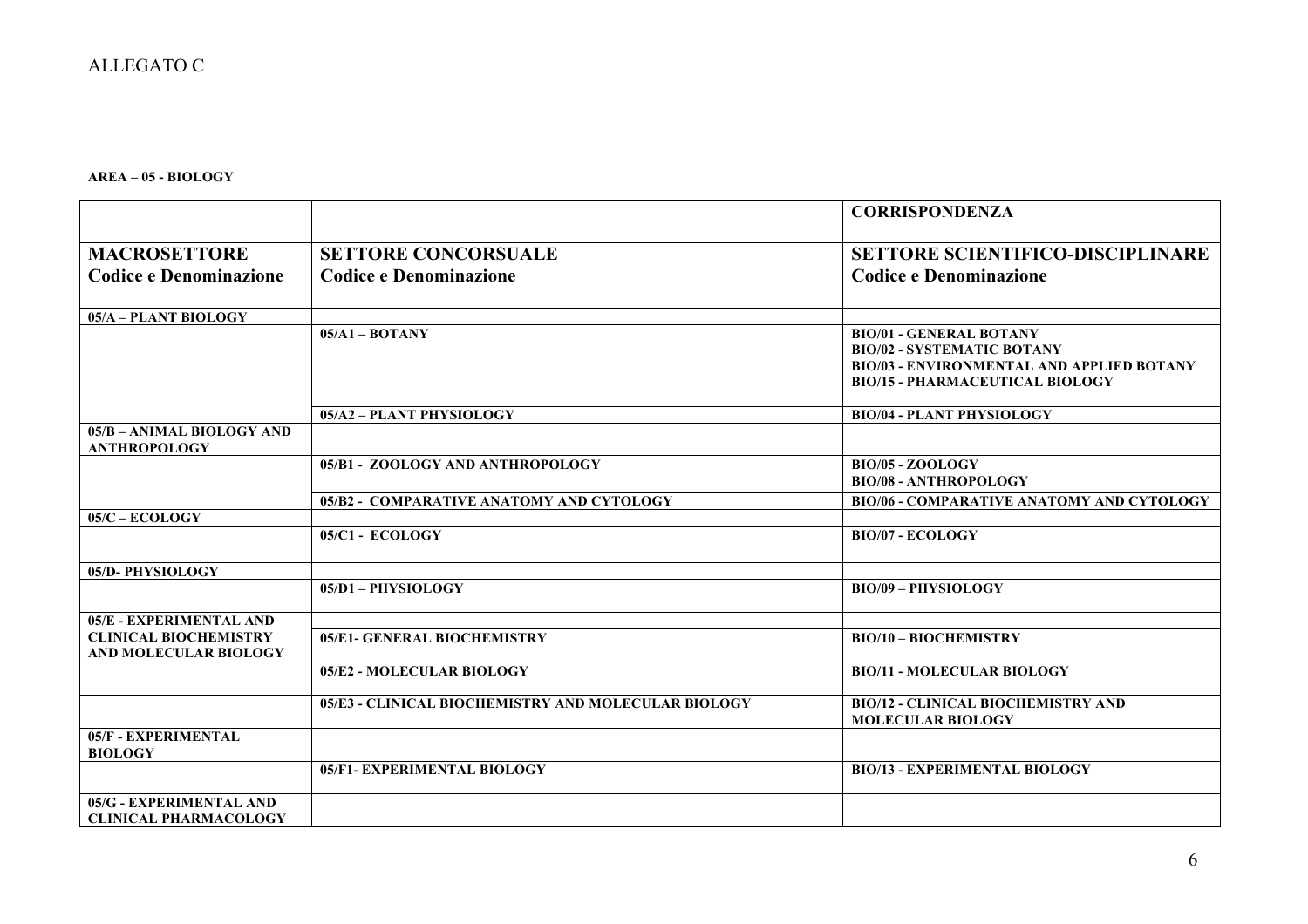|                                              | 05/G1 – PHARMACOLOGY, CLINICAL PHARMACOLOGY AND<br><b>PHARMACOGNOSY</b> | <b>BIO/14 - PHARMACOLOGY</b>  |
|----------------------------------------------|-------------------------------------------------------------------------|-------------------------------|
| 05/H - HUMAN ANATOMY AND<br><b>HISTOLOGY</b> |                                                                         |                               |
|                                              | 05/H1 - HUMAN ANATOMY                                                   | <b>BIO/16 - HUMAN ANATOMY</b> |
|                                              | $05/H2 - HISTOLOGY$                                                     | <b>BIO/17 - HISTOLOGY</b>     |
| 05/I - GENETICS AND<br><b>MICROBIOLOGY</b>   |                                                                         |                               |
|                                              | 05/I1- GENETICS                                                         | $BIO/18 - GENETICS$           |
|                                              | 05/I2-MICROBIOLOGY                                                      | <b>BIO/19 - MICROBIOLOGY</b>  |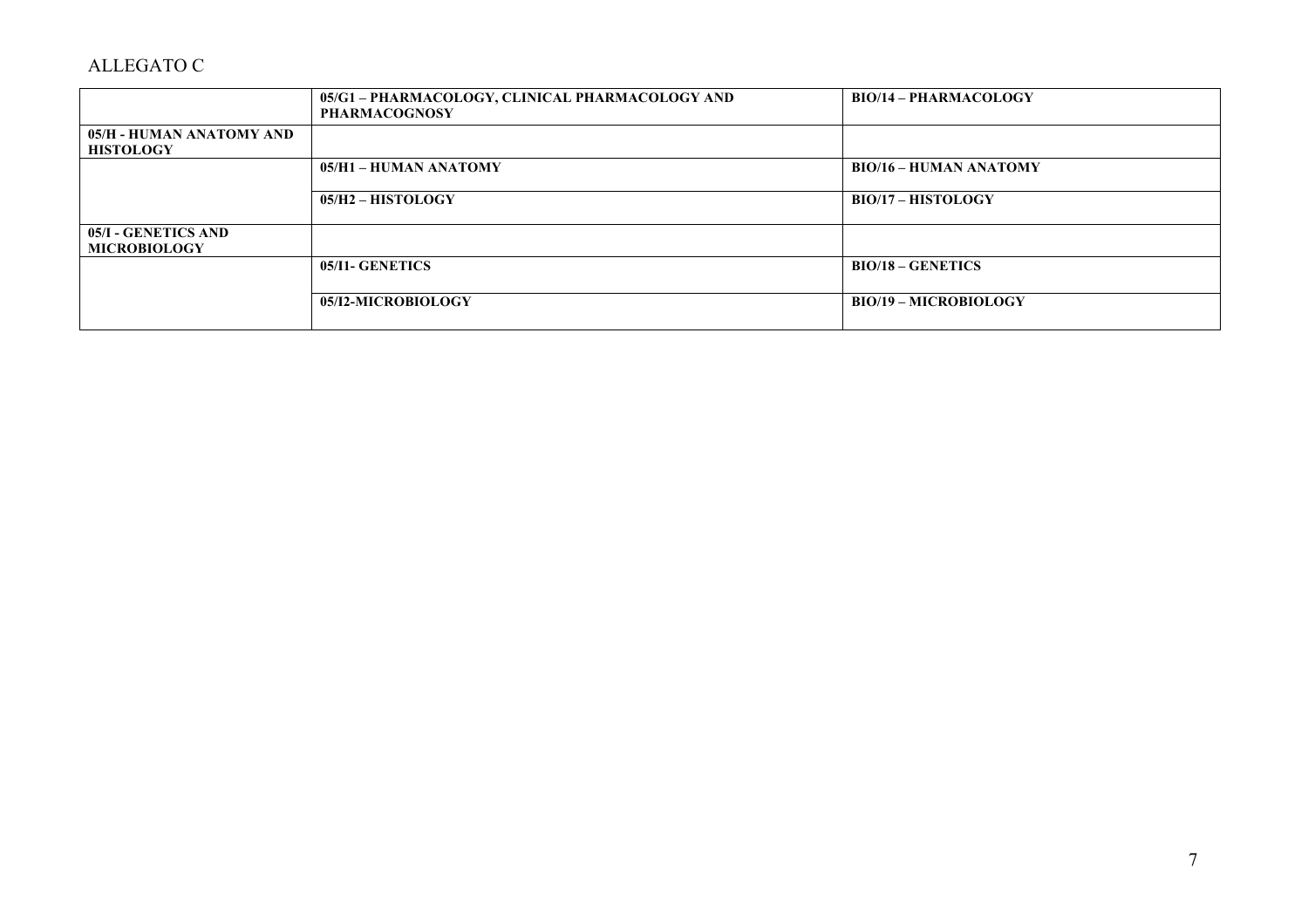### **AREA – 06 - MEDICINE**

|                                                    |                                                                                 | <b>CORRISPONDENZA</b>                                                                                                                        |
|----------------------------------------------------|---------------------------------------------------------------------------------|----------------------------------------------------------------------------------------------------------------------------------------------|
| <b>MACROSETTORE</b>                                | <b>SETTORE CONCORSUALE</b>                                                      | <b>SETTORE SCIENTIFICO-DISCIPLINARE</b>                                                                                                      |
| <b>Codice e Denominazione</b>                      | <b>Codice e Denominazione</b>                                                   | <b>Codice e Denominazione</b>                                                                                                                |
| 06/A - PATHOLOGY AND<br><b>LABORATORY MEDICINE</b> |                                                                                 |                                                                                                                                              |
|                                                    | 06/A1 - MEDICAL GENETICS                                                        | <b>MED/03 - MEDICAL GENETICS</b>                                                                                                             |
|                                                    | 06/A2 - EXPERIMENTAL MEDICINE, PATHOPHYSIOLOGY AND<br><b>CLINICAL PATHOLOGY</b> | <b>MED/04 - EXPERIMENTAL MEDICINE AND</b><br><b>PATHOPHYSIOLOGY</b><br><b>MED/05 - CLINICAL PATHOLOGY</b><br><b>MED/02 - MEDICAL HISTORY</b> |
|                                                    | 06/A3 - MICROBIOLOGY AND CLINICAL MICROBIOLOGY                                  | MED/07 - MICROBIOLOGY AND CLINICAL<br><b>MICROBIOLOGY</b>                                                                                    |
|                                                    | 06/A4 - PATHOLOGY                                                               | <b>MED/08 - PATHOLOGY</b>                                                                                                                    |
| 06/B - GENERAL CLINICAL<br><b>MEDICINE</b>         |                                                                                 |                                                                                                                                              |
|                                                    | 06/B1 - INTERNAL MEDICINE                                                       | <b>MED/09 - INTERNAL MEDICINE</b>                                                                                                            |
| 06/C - GENERAL CLINICAL<br><b>SURGERY</b>          |                                                                                 |                                                                                                                                              |
|                                                    | 06/C1 - GENERAL SURGERY                                                         | <b>MED/18 - GENERAL SURGERY</b>                                                                                                              |
| 06/D - MEDICAL SPECIALITIES                        |                                                                                 |                                                                                                                                              |
|                                                    | 06/D1 - CARDIOVASCULAR AND RESPIRATORY DISEASES                                 | <b>MED/10 - RESPIRATORY DISEASES</b><br><b>MED/11 - CARDIOVASCULAR DISEASES</b>                                                              |
|                                                    | 06/D2 - ENDOCRINOLOGY, NEPHROLOGY, FOOD AND WELLNESS<br><b>SCIENCE</b>          | MED/13 - ENDOCRINOLOGY AND METABOLISM<br><b>MED/49 - FOOD AND DIETETIC SCIENCES</b><br><b>MED/14 - NEPHROLOGY</b>                            |
|                                                    | 06/D3 - BLOOD DISEASES, ONCOLOGY AND RHEUMATOLOGY                               | <b>MED/15 - BLOOD DISEASES</b><br><b>MED/16 - RHEUMATOLOGY</b><br><b>MED/06 - MEDICAL ONCOLOGY</b>                                           |
|                                                    | 06/D4 - SKIN, INFECTIOUS AND GASTROINTESTINAL DISEASES                          | <b>MED/12 - GASTROENTEROLOGY</b><br><b>MED/17 - INFECTIOUS DISEASES</b><br><b>MED/35 - DERMATOLOGY AND VENEREAL DISEASES</b>                 |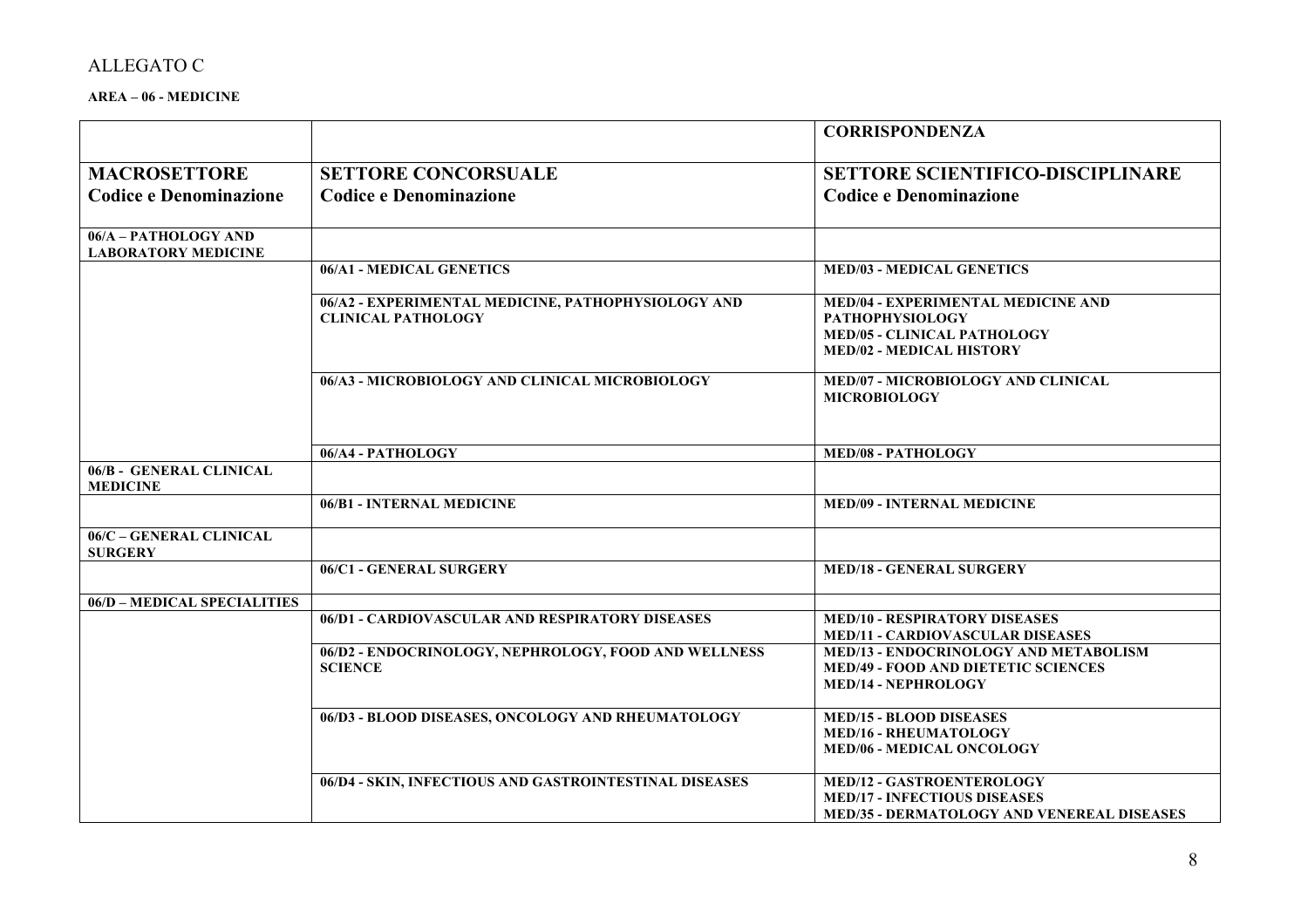|                                             | 06/D5 - PSYCHIATRY                               | <b>MED/25 - PSYCHIATRY</b>                                                                            |
|---------------------------------------------|--------------------------------------------------|-------------------------------------------------------------------------------------------------------|
|                                             | 06/D6 - NEUROLOGY                                | <b>MED/26 - NEUROLOGY</b>                                                                             |
| 06/E-SURGICAL SPECIALITIES                  |                                                  |                                                                                                       |
|                                             | 06/E1 - HEART, THORACIC AND VASCULAR SURGERY     | <b>MED/22 - VASCULAR SURGERY</b><br><b>MED/23 - HEART SURGERY</b><br><b>MED/21 - THORACIC SURGERY</b> |
|                                             | 06/E2 PLASTIC AND PAEDIATRIC SURGERY AND UROLOGY | <b>MED/19 - PLASTIC SURGERY</b><br><b>MED/20 - PAEDIATRIC SURGERY</b><br><b>MED/24 - UROLOGY</b>      |
|                                             | 06/E3 - NEUROSURGERY AND MAXILLOFACIAL SURGERY   | <b>MED/27 - NEUROSURGERY</b><br><b>MED/29 - MAXILLOFACIAL SURGERY</b>                                 |
| 06/F- INTEGRATED CLINICAL<br><b>SURGERY</b> |                                                  |                                                                                                       |
|                                             | 06/F1 - ORAL DISEASES AND DENTISTRY              | <b>MED/28 - ORAL DISEASES AND DENTISTRY</b>                                                           |
|                                             | 06/F2 - OPHTHALMOLOGY                            | MED/30 - OPHTHALMOLOGY                                                                                |
|                                             | 06/F3-OTORHINOLARYNGOLOGY AND AUDIOLOGY          | MED/31 - OTORHINOLARYNGOLOGY<br><b>MED/32 - AUDIOLOGY</b>                                             |
|                                             | 06/F4 - ORTHOPAEDICS AND REHABILITATION MEDICINE | <b>MED/33 - ORTHOPAEDICS</b><br>MED/34 - PHYSICAL AND REHABILITATION MEDICINE                         |
| 06/G-PAEDIATRICS                            |                                                  |                                                                                                       |
|                                             | 06/G1 - PAEDIATRICS AND CHILD NEUROPSYCHIATRY    | <b>MED/38 - PAEDIATRICS</b><br><b>MED/39 - CHILD NEUROPSYCHIATRY</b>                                  |
| 06/H - GYNAECOLOGY                          |                                                  |                                                                                                       |
|                                             | 06/H1 - OBSTETRICS AND GYNAECOLOGY               | <b>MED/40 - OBSTETRICS AND GYNAECOLOGY</b>                                                            |
| 06/I - RADIOLOGY                            |                                                  |                                                                                                       |
|                                             | 06/I1 - IMAGING, RADIOTHERAPY AND NEURORADIOLOGY | <b>MED/36 - IMAGING AND RADIOTHERAPY</b><br><b>MED/37 - NEURORADIOLOGY</b>                            |
| 06/L - ANAESTHESIOLOGY                      |                                                  |                                                                                                       |
|                                             | 06/L1-ANAESTHESIOLOGY                            | <b>MED/41 - ANAESTHESIOLOGY</b>                                                                       |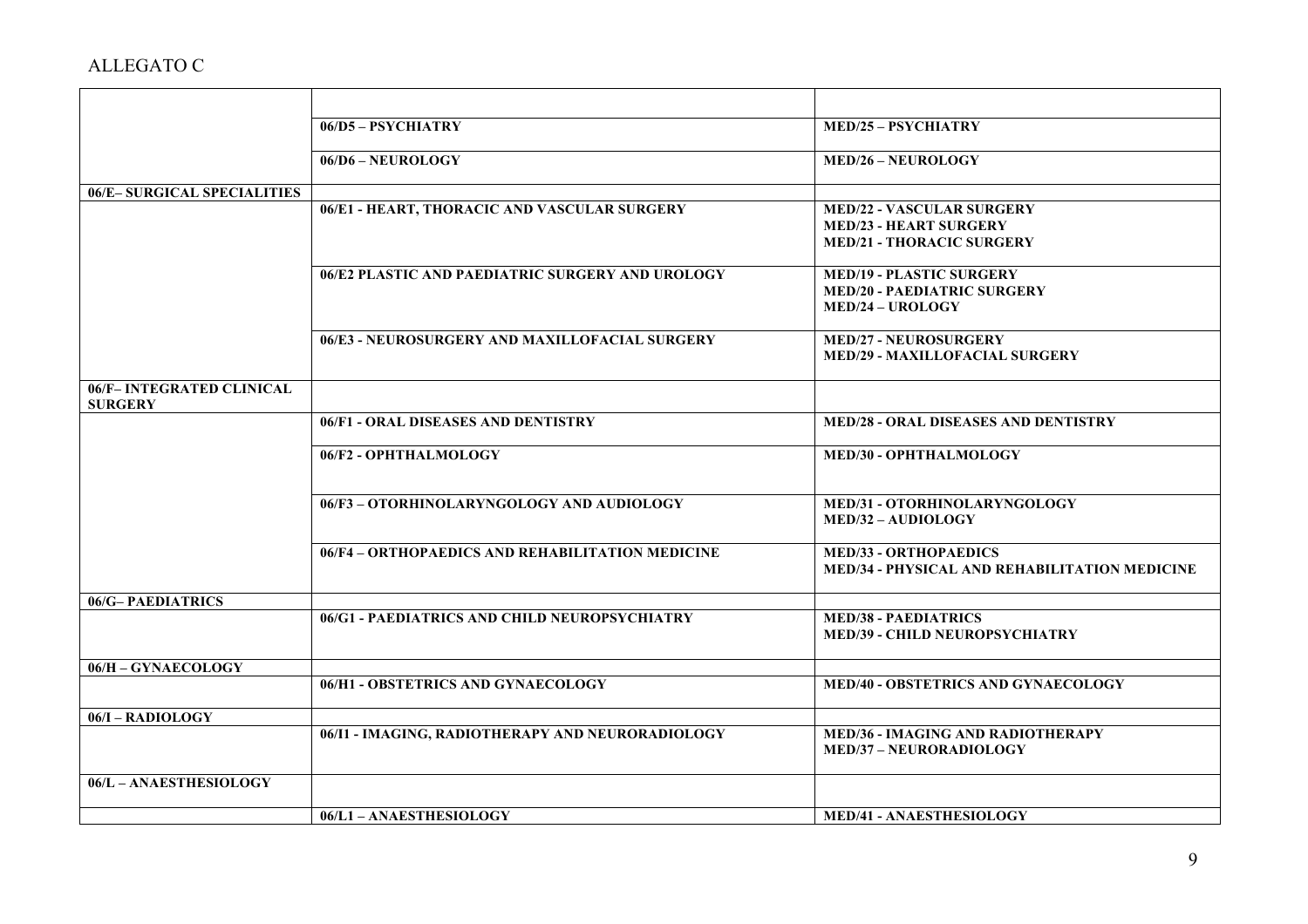| 06/M - PUBLIC HEALTH                                                                                    |                                                                               |                                                                                                                                                                                                                                                            |
|---------------------------------------------------------------------------------------------------------|-------------------------------------------------------------------------------|------------------------------------------------------------------------------------------------------------------------------------------------------------------------------------------------------------------------------------------------------------|
|                                                                                                         | 06/M1 - HYGIENE, PUBLIC HEALTH, NURSING AND MEDICAL<br><b>STATISTICS</b>      | <b>MED/42 - HYGIENE AND PUBLIC HEALTH</b><br><b>MED/01 - MEDICAL STATISTICS</b><br><b>MED/45 - NURSING</b>                                                                                                                                                 |
|                                                                                                         | 06/M2 - FORENSIC AND OCCUPATIONAL MEDICINE                                    | <b>MED/43 - FORENSIC MEDICINE</b><br><b>MED/44 - OCCUPATIONAL MEDICINE</b>                                                                                                                                                                                 |
| 06/N - TECHNOLOGY AND<br><b>METHODOLOGY IN MEDICINE,</b><br><b>NURSING AND SPORT</b><br><b>SCIENCES</b> |                                                                               |                                                                                                                                                                                                                                                            |
|                                                                                                         | 06/N1 - TECHNOLOGY AND METHODOLOGY IN MEDICINE AND<br><b>NURSING SCIENCES</b> | <b>MED/46 - BIOTECHNOLOGY AND METHODS IN</b><br><b>LABORATORY MEDICINE</b><br><b>MED/47 - MIDWIFERY</b><br><b>MED/48 - NURSING IN NEUROPSYCHIATRY AND</b><br><b>REHABILITATION</b><br><b>MED/50 - APPLIED MEDICAL TECHNOLOGY AND</b><br><b>METHODOLOGY</b> |
|                                                                                                         | 06/N2 - PHYSICAL TRAINING AND SPORTS SCIENCES                                 | <b>M-EDF/01 - PHYSICAL TRAINING SCIENCES AND</b><br><b>METHODOLOGY</b><br><b>M-EDF/02 - SPORT SCIENCES AND METHODOLOGY</b>                                                                                                                                 |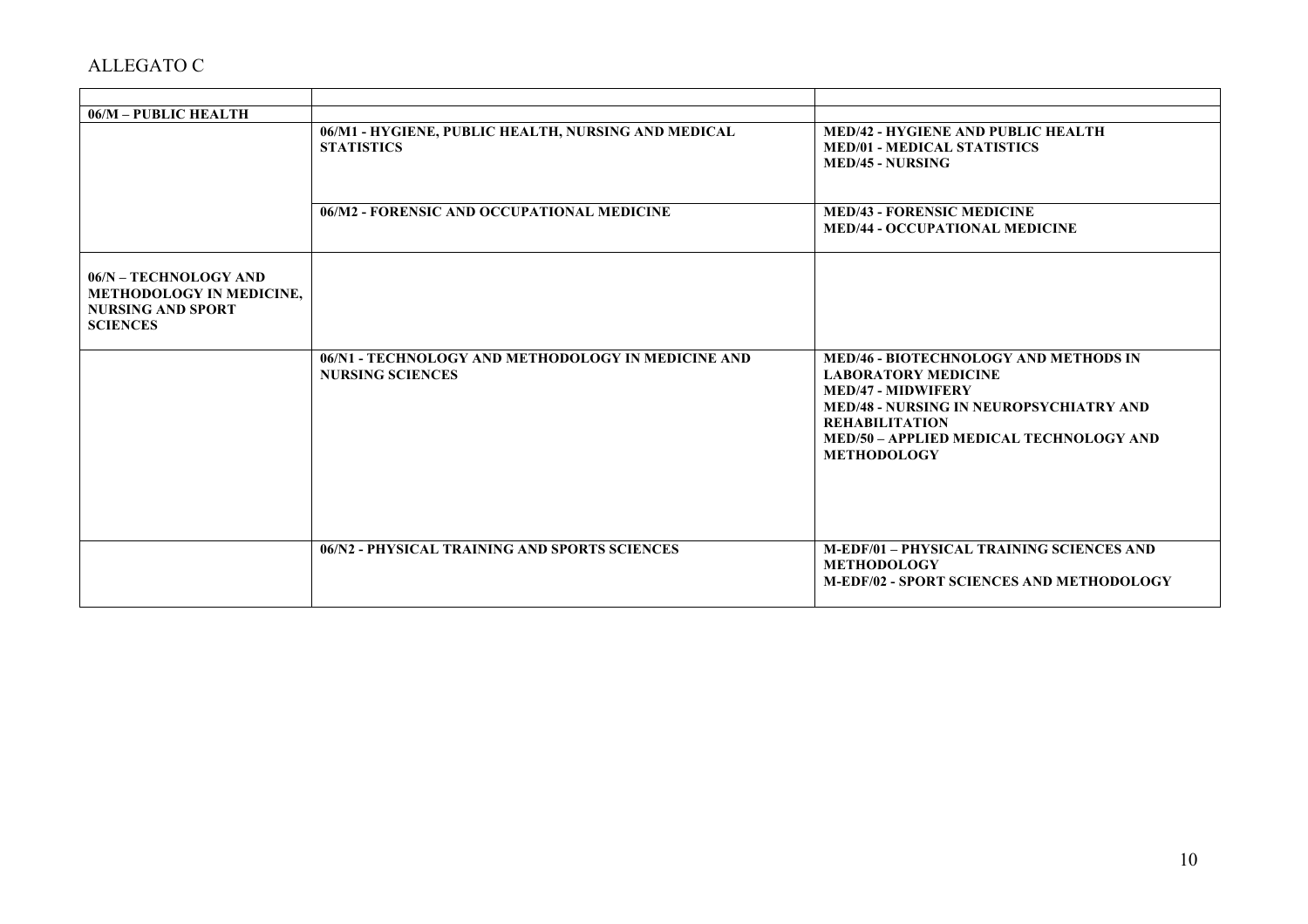**AREA 07 – AGRICULTURAL AND VETERINARY SCIENCES**

|                                                                           |                                                             | <b>CORRISPONDENZA</b>                                                                                                                                                                                                       |
|---------------------------------------------------------------------------|-------------------------------------------------------------|-----------------------------------------------------------------------------------------------------------------------------------------------------------------------------------------------------------------------------|
| <b>MACROSETTORE</b><br><b>Codice e Denominazione</b>                      | <b>SETTORE CONCORSUALE</b><br><b>Codice e Denominazione</b> | <b>SETTORE SCIENTIFICO-DISCIPLINARE</b><br><b>Codice e Denominazione</b>                                                                                                                                                    |
| 07/A - AGRICULTURAL<br><b>ECONOMICS AND APPRAISAL</b>                     |                                                             |                                                                                                                                                                                                                             |
|                                                                           | 07/A1 - AGRICULTURAL ECONOMICS AND APPRAISAL                | <b>AGR/01 - AGRICULTURAL ECONOMICS AND RURAL</b><br><b>APPRAISAL</b>                                                                                                                                                        |
| 07/B - AGRICULTURAL AND<br><b>FOREST SYSTEMS</b>                          |                                                             |                                                                                                                                                                                                                             |
|                                                                           | 07/B1 - AGRONOMY AND FIELD, VEGETABLE, ORNAMENTAL CROPPING  | <b>AGR/02 - AGRONOMY AND FIELD CROPS</b><br><b>AGR/04 - VEGETABLE AND ORNAMENTAL CROPS</b>                                                                                                                                  |
|                                                                           | 07/B2 - ARBORICULTURE AND FOREST SYSTEMS                    | <b>AGR/03 - ARBORICULTURE AND FRUITCULTURE</b><br><b>AGR/05 - FOREST MANAGEMENT AND</b><br><b>SILVICULTURE</b><br><b>AGR/06 - WOOD TECHNOLOGY AND FORESTRY</b><br><b>OPERATIONS</b>                                         |
| 07/C - AGRICULTURAL,<br><b>FOREST AND BIOSYTEMS</b><br><b>ENGINEERING</b> |                                                             |                                                                                                                                                                                                                             |
|                                                                           | 07/C1 - AGRICULTURAL, FOREST AND BIOSYTEMS ENGINEERING      | <b>AGR/08 - AGRICULTURAL HYDRAULICS AND</b><br><b>WATERSHED PROTECTION</b><br><b>AGR/09 - AGRICULTURAL MACHINERY AND</b><br><b>MECHANIZATION</b><br><b>AGR/10 - RURAL BUILDINGS AND AGRO-FOREST</b><br><b>LAND PLANNING</b> |
| 07/D - PLANT PATHOLOGY<br><b>AND ENTOMOLOGY</b>                           |                                                             |                                                                                                                                                                                                                             |
|                                                                           | 07/D1 - PLANT PATHOLOGY AND ENTOMOLOGY                      | <b>AGR/11 - GENERAL AND APPLIED ENTOMOLOGY</b><br><b>AGR/12 - PLANT PATHOLOGY</b>                                                                                                                                           |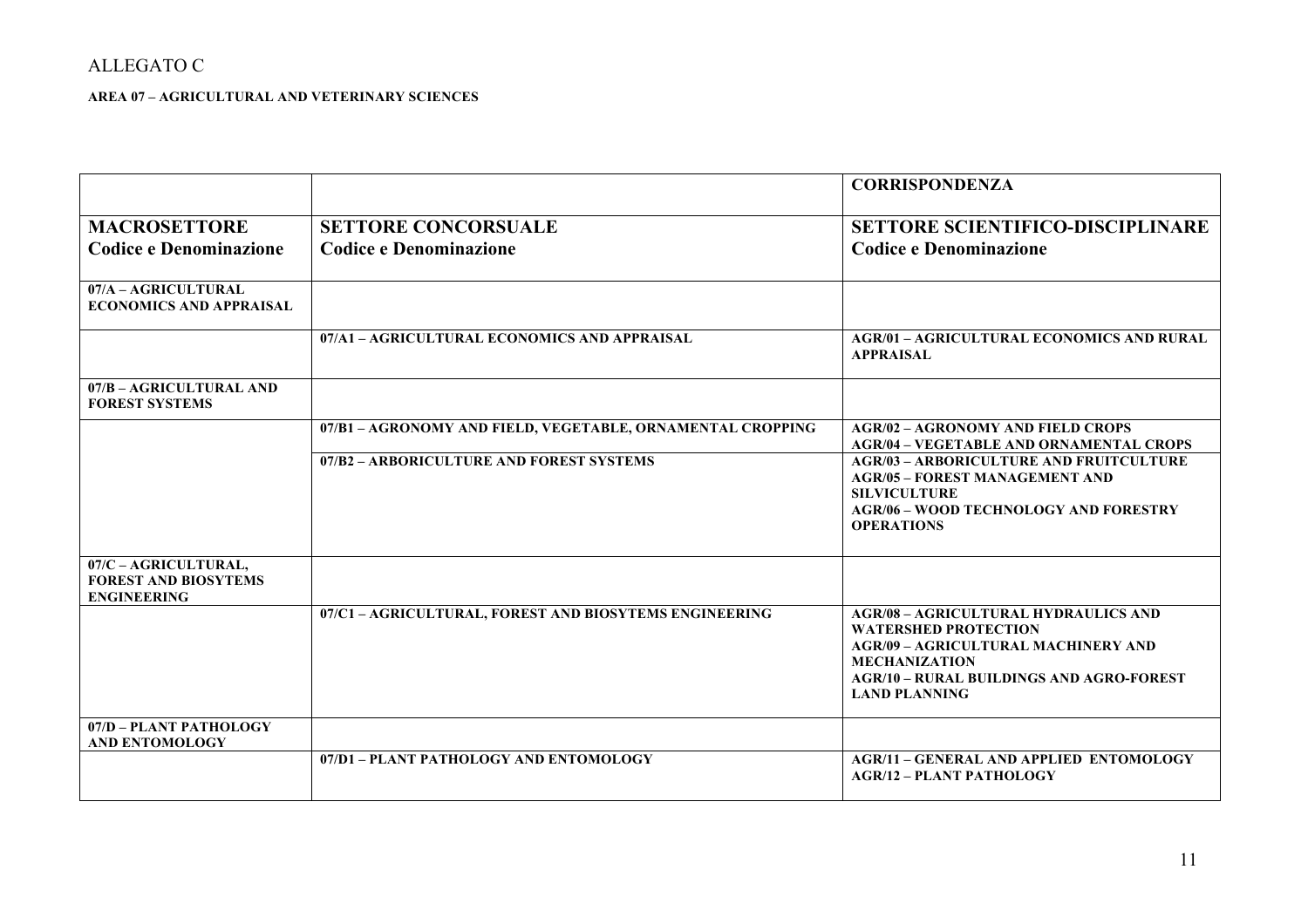| 07/E - AGRICULTURAL<br><b>CHEMISTRY, AGRICULTURAL</b><br><b>GENETICS AND PEDOLOGY</b> |                                                                              |                                                                                                                                                                                                                                  |
|---------------------------------------------------------------------------------------|------------------------------------------------------------------------------|----------------------------------------------------------------------------------------------------------------------------------------------------------------------------------------------------------------------------------|
|                                                                                       | 07/E1 - AGRICULTURAL CHEMISTRY, AGRICULTURAL GENETICS AND<br><b>PEDOLOGY</b> | <b>AGR/07 - AGRICULTURAL GENETICS</b><br><b>AGR/13 - AGRICULTURAL CHEMISTRY</b><br>$AGR/14 - PEDOLOGY$                                                                                                                           |
| 07/F - FOOD SCIENCE AND<br><b>TECHNOLOGY</b>                                          | 07/F1 - FOOD SCIENCE AND TECHNOLOGY                                          | <b>AGR/15 - FOOD SCIENCE AND TECHNOLOGY</b>                                                                                                                                                                                      |
| 07/G - ANIMAL SCIENCE AND<br><b>TECHNOLOGY</b>                                        | 07/G1 - ANIMAL SCIENCE AND TECHNOLOGY                                        | <b>AGR/17 - LIVESTOCK SYSTEMS, ANIMAL BREEDING</b><br><b>AND GENETICS</b><br><b>AGR/18 - ANIMAL NUTRITION AND FEEDING</b><br><b>AGR/19 - ANIMAL SCIENCE</b><br><b>AGR/20 - AQUACULTURE, POULTRY AND RABBIT</b><br><b>SCIENCE</b> |
|                                                                                       |                                                                              |                                                                                                                                                                                                                                  |
| 07/H - VETERINARY MEDICINE                                                            | 07/H1 - VETERINARY ANATOMY AND PHYSIOLOGY                                    | <b>VET/01 - VETERINARY ANATOMY</b><br><b>VET/02 - VETERINARY PHYSIOLOGY</b>                                                                                                                                                      |
|                                                                                       | 07/H2 - VETERINARY PATHOLOGY AND INSPECTION OF FOODS OF<br><b>ANIMAL</b>     | <b>VET/03 - VETERINARY PATHOLOGY</b><br><b>VET/04 - INSPECTION OF FOODS OF ANIMAL</b><br><b>ORIGIN</b>                                                                                                                           |
|                                                                                       | 07/H3 - INFECTIOUS AND PARASITIC ANIMAL DISEASES                             | <b>VET/05 - INFECTIOUS DISEASES OF DOMESTIC</b><br><b>ANIMALS</b><br>VET/06 - PARASITOLOGY AND ANIMAL PARASITIC<br><b>DISEASES</b>                                                                                               |
|                                                                                       | 07/H4 - VETERINARY CLINICAL MEDICINE AND VETERINARY<br>PHARMACOLOGY          | VET/07 - VETERINARY PHARMACOLOGY AND<br><b>TOXICOLOGY</b><br><b>VET/08 - VETERINARY CLINICAL MEDICINE</b>                                                                                                                        |
|                                                                                       | 07/H5 - VETERINARY CLINICAL SURGERY AND VETERINARY OBSTETRICS                | <b>VET/09 - VETERINARY CLINICAL SURGERY</b><br>VET/10 - VETERINARY CLINICAL OBSTETRICS AND<br><b>GYNECOLOGY</b>                                                                                                                  |
| 07/I - AGRICULTURAL<br><b>MICROBIOLOGY</b>                                            | 07/I1 - AGRICULTURAL MICROBIOLOGY                                            | <b>AGR/16 - AGRICULTURAL MICROBIOLOGY</b>                                                                                                                                                                                        |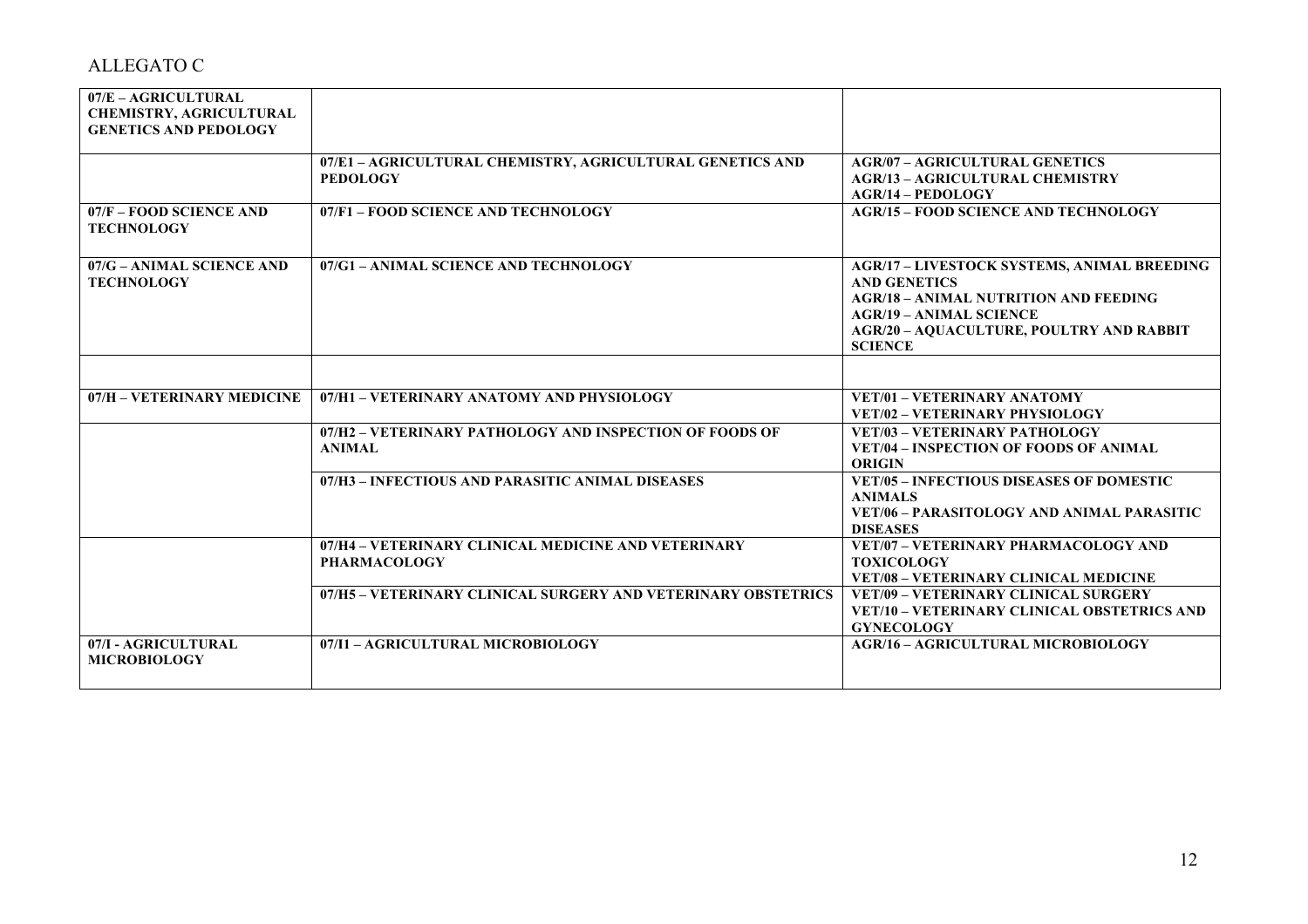### **AREA 08 - CIVIL ENGINEERING AND ARCHITECTURE**

|                                                                                |                                                                                                                                     | <b>CORRISPONDENZA</b>                                                                                                                                                                                                           |
|--------------------------------------------------------------------------------|-------------------------------------------------------------------------------------------------------------------------------------|---------------------------------------------------------------------------------------------------------------------------------------------------------------------------------------------------------------------------------|
| <b>MACROSETTORE</b>                                                            | <b>SETTORE CONCORSUALE</b>                                                                                                          | <b>SETTORE SCIENTIFICO-DISCIPLINARE</b>                                                                                                                                                                                         |
| <b>Codice e Denominazione</b>                                                  | <b>Codice e Denominazione</b>                                                                                                       | <b>Codice e Denominazione</b>                                                                                                                                                                                                   |
|                                                                                |                                                                                                                                     |                                                                                                                                                                                                                                 |
| 08/A - LANDSCAPE AND<br><b>INFRASTRUCTURAL</b><br><b>ENGINEERING</b>           |                                                                                                                                     |                                                                                                                                                                                                                                 |
|                                                                                | 08/A1 - HYDRAULICS, HYDROLOGY, HYDRAULIC AND<br><b>MARINE CONSTRUCTIONS</b>                                                         | <b>ICAR/01 - HYDRAULICS</b><br>ICAR/02 - HYDRAULIC STRUCTURES, MARITIME ENGINEERING<br><b>AND HYDROLOGY</b>                                                                                                                     |
|                                                                                | 08/A2 - SANITARY AND ENVIRONMENTAL<br><b>ENGINEERING, HYDROCARBONS AND UNDERGROUND</b><br>FLUIDS, SAFETY AND PROTECTION ENGINEERING | <b>ICAR/03 - SANITARY AND ENVIRONMENTAL ENGINEERING</b><br><b>ING-IND/28 - EXCAVATION ENGINEERING AND SAFETY</b><br><b>ING-IND/29 - ENGINEERING OF RAW MATERIALS</b><br><b>ING-IND/30 - HYDROCARBONS AND UNDERGROUND FLUIDS</b> |
|                                                                                | 08/A3 - INFRASTRUCTURAL AND TRANSPORTATION<br><b>ENGINEERING, REAL ESTATE APPRAISAL AND</b><br><b>INVESTMENT VALUATION</b>          | <b>ICAR/04 - ROADS, RAILWAYS AND AIRPORTS</b><br><b>ICAR/05 - TRANSPORTATION</b><br><b>ICAR/22 – REAL ESTATE APPRAISAL</b>                                                                                                      |
|                                                                                | 08/A4 - GEOMATICS                                                                                                                   | <b>ICAR/06 - SURVEYING AND MAPPING</b>                                                                                                                                                                                          |
| 08/B - STRUCTURAL AND<br><b>GEOTECHNICAL ENGINEERING</b>                       |                                                                                                                                     |                                                                                                                                                                                                                                 |
|                                                                                | 08/B1-GEOTECHNICS                                                                                                                   | <b>ICAR/07 - GEOTECHNICS</b>                                                                                                                                                                                                    |
|                                                                                | 08/B2 - STRUCTURAL MECHANICS                                                                                                        | <b>ICAR/08 - STRUCTURAL MECHANICS</b>                                                                                                                                                                                           |
|                                                                                | 08/B3 - STRUCTURAL ENGINEERING                                                                                                      | <b>ICAR/09 - STRUCTURAL ENGINEERING</b>                                                                                                                                                                                         |
| $08/C - DESIGN AND$<br><b>TECHNOLOGICAL PLANNING OF</b><br><b>ARCHITECTURE</b> |                                                                                                                                     |                                                                                                                                                                                                                                 |
|                                                                                | 08/C1 - DESIGN AND TECHNOLOGICAL PLANNING OF<br><b>ARCHITECTURE</b>                                                                 | <b>ICAR/10 - ARCHITECTURAL ENGINEERING</b><br><b>ICAR/11 - BUILDING PRODUCTION</b><br><b>ICAR/12 - ARCHITECTURAL TECHNOLOGY</b><br>$ICAR/13 - DESIGN$                                                                           |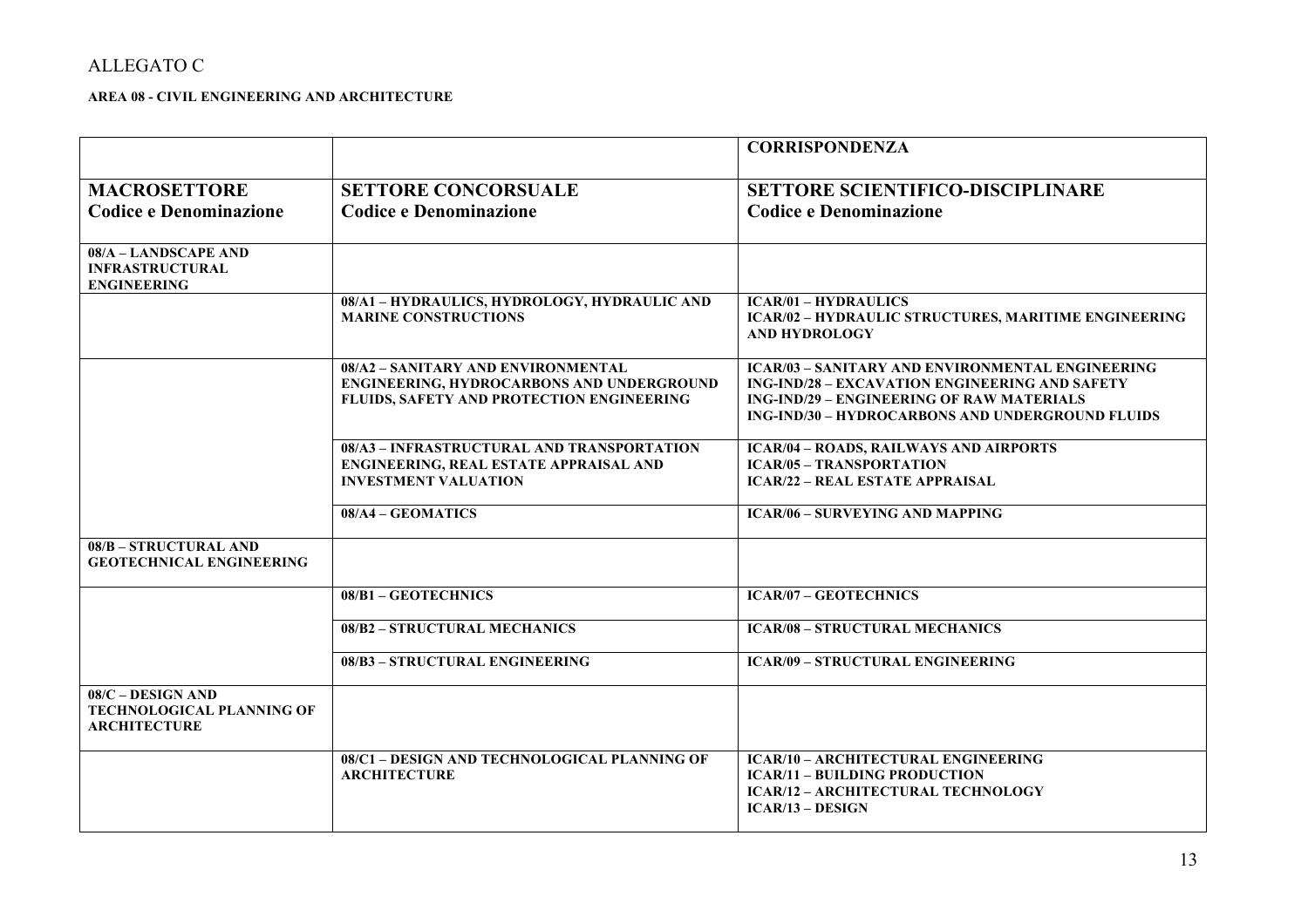| 08/D – ARCHITECTURAL DESIGN                                                                                |                                                                         |                                                                                                                                            |
|------------------------------------------------------------------------------------------------------------|-------------------------------------------------------------------------|--------------------------------------------------------------------------------------------------------------------------------------------|
|                                                                                                            | 08/D1 - ARCHITECTURAL DESIGN                                            | <b>ICAR/14 - ARCHITECTURAL AND URBAN DESIGN</b><br><b>ICAR/15 - LANDSCAPE ARCHITECTURE</b><br><b>ICAR/16 - INTERIOR AND EXHIBIT DESIGN</b> |
| 08/E - REPRESENTATION,<br><b>CONSERVATION, RESTORATION</b><br><b>AND HISTORY OF</b><br><b>ARCHITECTURE</b> |                                                                         |                                                                                                                                            |
|                                                                                                            | 08/E1 - REPRESENTATION OF ARCHITECTURE                                  | <b>ICAR/17 – REPRESENTATION OF ARCHITECTURE</b>                                                                                            |
|                                                                                                            | 08/E2 - CONSERVATION, RESTORATION AND HISTORY<br><b>OF ARCHITECTURE</b> | <b>ICAR/18 - HISTORY OF ARCHITECTURE</b><br><b>ICAR/19 – CONSERVATION AND RESTORATION OF</b><br><b>ARCHITECTURE</b>                        |
| 08/F - URBAN AND TERRITORIAL<br><b>PLANNING AND DESIGN</b>                                                 |                                                                         |                                                                                                                                            |
|                                                                                                            | 08/F1 - URBAN AND TERRITORIAL PLANNING AND<br><b>DESIGN</b>             | <b>ICAR/20 - URBAN AND REGIONAL PLANNING</b><br><b>ICAR/21 – URBAN DESIGN AND LANDSCAPE</b>                                                |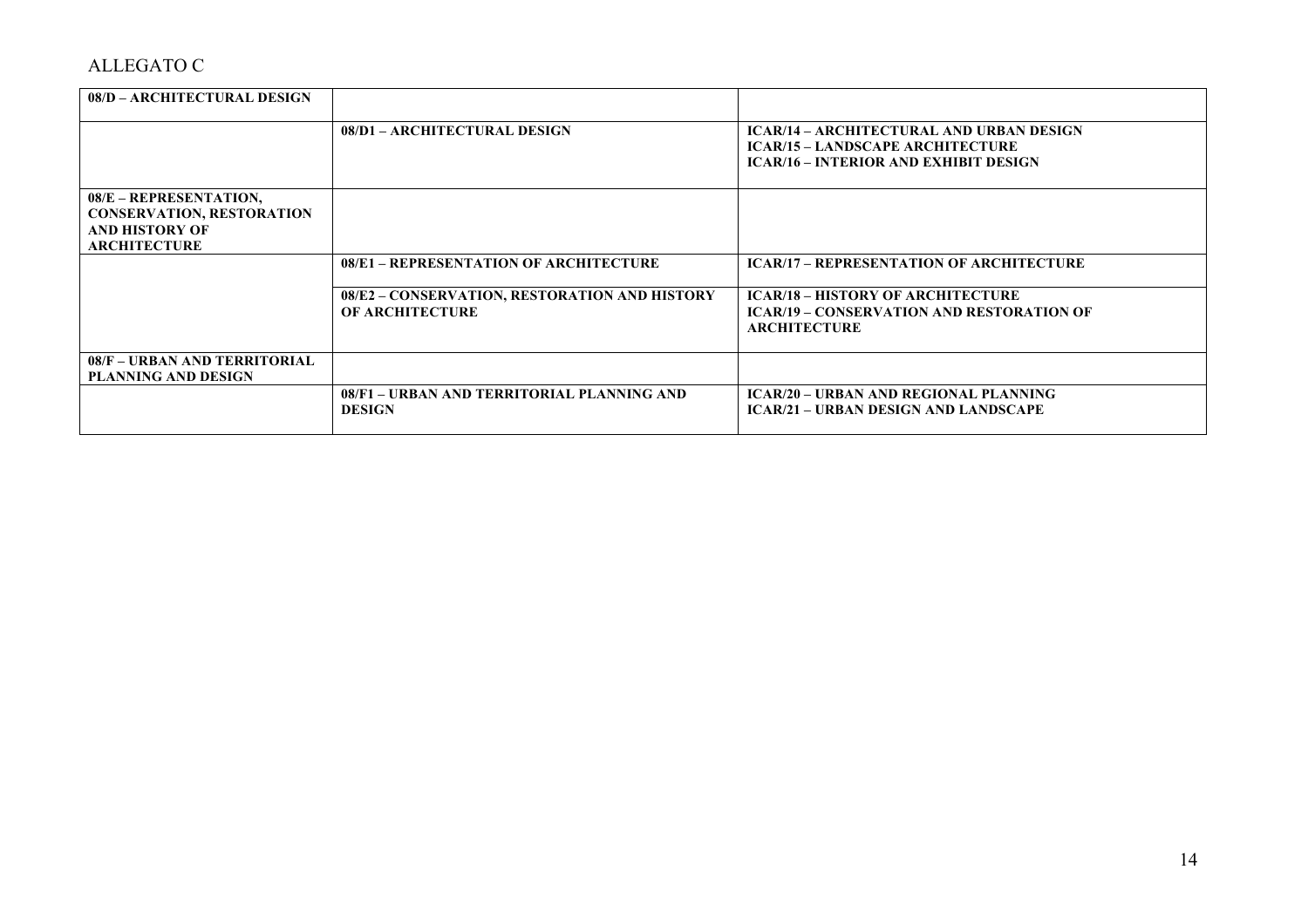### **AREA – 09 - INDUSTRIAL AND INFORMATION ENGINEERING**

|                                                                                           |                                                                                 | <b>CORRISPONDENZA</b>                                                                                                                                                                                                                                                                                                                                             |
|-------------------------------------------------------------------------------------------|---------------------------------------------------------------------------------|-------------------------------------------------------------------------------------------------------------------------------------------------------------------------------------------------------------------------------------------------------------------------------------------------------------------------------------------------------------------|
| <b>MACROSETTORE</b><br>Codice e Denominazione                                             | <b>SETTORE CONCORSUALE</b><br>Codice e Denominazione                            | <b>SETTORE SCIENTIFICO-DISCIPLINARE</b><br>Codice e Denominazione                                                                                                                                                                                                                                                                                                 |
| 09/A - MECHANICAL AND<br><b>AEROSPACE ENGINEERING</b><br><b>AND NAVAL ARCHITECTURE</b>    |                                                                                 |                                                                                                                                                                                                                                                                                                                                                                   |
|                                                                                           | 09/A1 - AERONAUTICAL AND AEROSPACE ENGINEERING AND NAVAL<br><b>ARCHITECTURE</b> | <b>ING-IND/01 - NAVAL ARCHITECTURE</b><br><b>ING-IND/02 - SHIP STRUCTURES AND MARINE</b><br><b>ENGINEERING</b><br><b>ING-IND/03 - FLIGHT MECHANICS</b><br><b>ING-IND/04 - AEROSPACE STRUCTURES AND DESIGN</b><br><b>ING-IND/06 - FLUID DYNAMICS</b><br><b>ING-IND/05 - AEROSPACE EQUIPMENTS AND</b><br><b>SYSTEMS</b><br><b>ING-IND/07 - AEROSPACE PROPULSION</b> |
|                                                                                           | 09/A2 - APPLIED MECHANICS                                                       | <b>ING-IND/13 - APPLIED MECHANICS</b>                                                                                                                                                                                                                                                                                                                             |
|                                                                                           | 09/A3 - INDUSTRIAL DESIGN, MACHINE CONSTRUCTION AND<br><b>METALLURGY</b>        | <b>ING-IND/14 - MECHANICAL DESIGN AND MACHINE</b><br><b>CONSTRUCTION</b><br><b>ING-IND/15 - DESIGN METHODS FOR INDUSTRIAL</b><br><b>ENGINEERING</b><br><b>ING-IND/21 - METALLURGY</b>                                                                                                                                                                             |
| 09/B - MANUFACTURING,<br><b>INDUSTRIAL AND</b><br><b>MANAGEMENT</b><br><b>ENGINEERING</b> |                                                                                 |                                                                                                                                                                                                                                                                                                                                                                   |
|                                                                                           | 09/B1 - MANUFACTURING TECHNOLOGY AND SYSTEMS                                    | ING-IND/16 - MANUFACTURING TECHNOLOGY AND<br><b>SYSTEMS</b>                                                                                                                                                                                                                                                                                                       |
|                                                                                           | 09/B2 - INDUSTRIAL MECHANICAL SYSTEMS ENGINEERING                               | ING-IND/17 - INDUSTRIAL MECHANICAL SYSTEMS<br><b>ENGINEERING</b>                                                                                                                                                                                                                                                                                                  |
|                                                                                           | 09/B3 - BUSINESS AND MANAGEMENT ENGINEERING                                     | <b>ING-IND/35 - BUSINESS AND MANAGEMENT</b><br><b>ENGINEERING</b>                                                                                                                                                                                                                                                                                                 |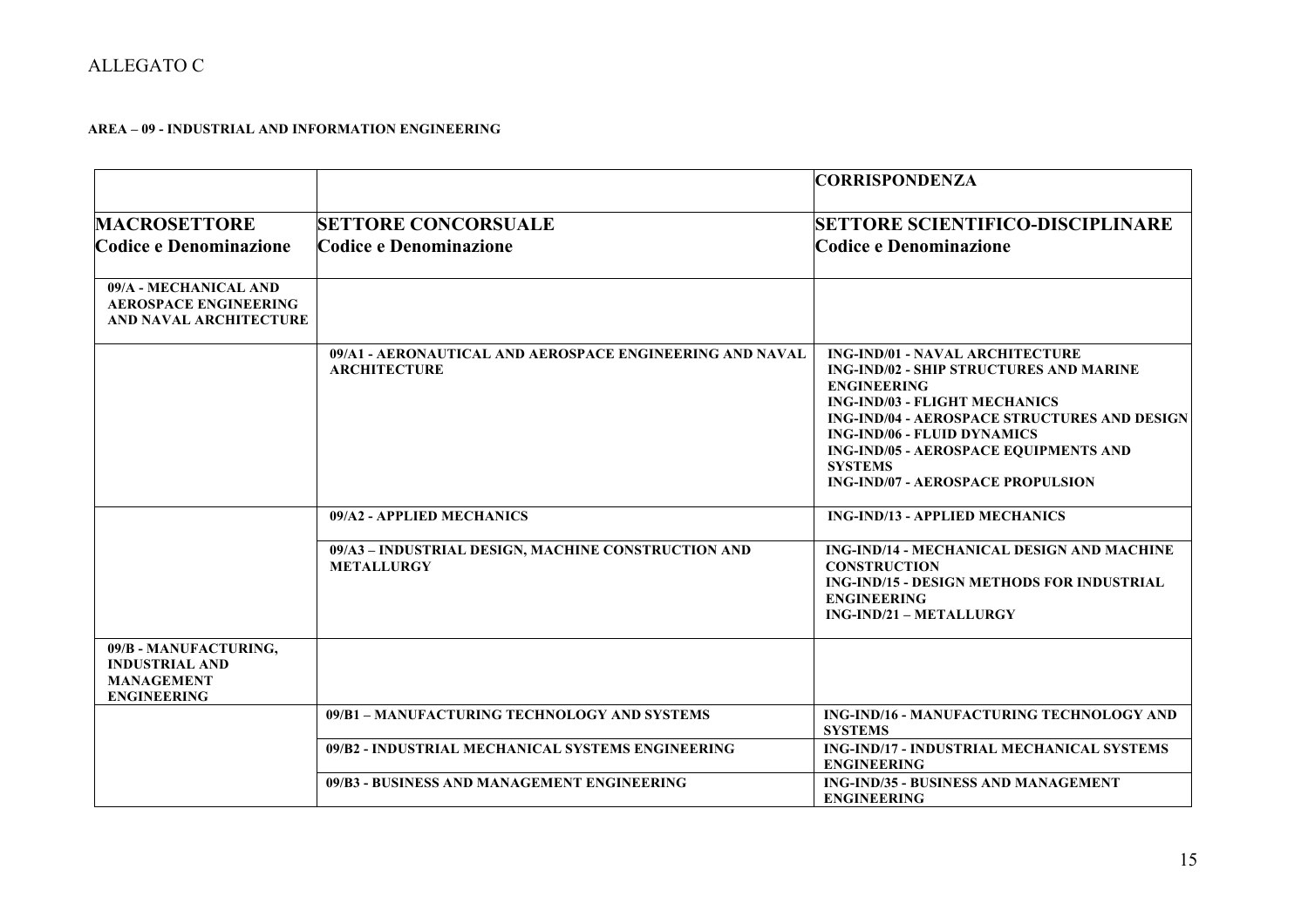| $09/C - ENERGY$ ,<br>THERMOMECHANICAL AND<br><b>NUCLEAR ENGINEERING</b>           |                                                                                          |                                                                                                                                                                                                                                                                                                                      |
|-----------------------------------------------------------------------------------|------------------------------------------------------------------------------------------|----------------------------------------------------------------------------------------------------------------------------------------------------------------------------------------------------------------------------------------------------------------------------------------------------------------------|
|                                                                                   | 09/C1 - FLUID MACHINERY, ENERGY SYSTEMS AND POWER<br><b>GENERATION</b>                   | <b>ING-IND/08 - FLUID MACHINERY</b><br><b>ING-IND/09 - ENERGY SYSTEMS AND POWER</b><br><b>GENERATION</b>                                                                                                                                                                                                             |
|                                                                                   | 09/C2 - THERMAL SCIENCES, ENERGY TECHNOLOGY, BUILDING<br>PHYSICS AND NUCLEAR ENGINEERING | ING-IND/10 - THERMAL ENGINEERING AND<br><b>INDUSTRIAL ENERGY SYSTEMS</b><br>ING-IND/11 - BUILDING PHYSICS AND BUILDING<br><b>ENERGY SYSTEMS</b><br><b>ING-IND/18 - NUCLEAR REACTOR PHYSICS</b><br><b>ING-IND/19 - NUCLEAR POWER PLANTS</b><br><b>ING-IND/20 - NUCLEAR MEASUREMENTS AND</b><br><b>INSTRUMENTATION</b> |
| 09/D - CHEMICAL AND<br><b>MATERIALS ENGINEERING</b>                               |                                                                                          |                                                                                                                                                                                                                                                                                                                      |
|                                                                                   | 09/D1 - MATERIALS SCIENCE AND TECHNOLOGY                                                 | <b>ING-IND/22 - MATERIALS SCIENCE AND</b><br><b>TECHNOLOGY</b>                                                                                                                                                                                                                                                       |
|                                                                                   | 09/D2 - SYSTEMS, METHODS AND TECHNOLOGIES OF CHEMICAL AND<br><b>PROCESS ENGINEERING</b>  | ING-IND/23 - APPLIED PHYSICAL CHEMISTRY<br>ING-IND/24 - FUNDAMENTALS OF CHEMICAL<br><b>ENGINEERING</b><br>ING-IND/26 - ANALYSIS, DESIGN AND CONTROL OF<br><b>CHEMICAL PROCESSES</b>                                                                                                                                  |
|                                                                                   | 09/D3 - CHEMICAL PLANTS AND TECHNOLOGIES                                                 | <b>ING-IND/25 - CHEMICAL PLANTS</b><br>ING-IND/27 - CHEMICAL TECHNOLOGIES                                                                                                                                                                                                                                            |
| 09/E - ELECTRICAL AND<br><b>ELECTRONIC ENGINEERING</b><br><b>AND MEASUREMENTS</b> |                                                                                          |                                                                                                                                                                                                                                                                                                                      |
|                                                                                   | 09/E1 - ELECTRICAL ENGINEEERING                                                          | ING-IND/31 - ELECTRICAL ENGINEERING                                                                                                                                                                                                                                                                                  |
|                                                                                   | 09/E2 - ELECTRICAL ENERGY ENGINEERING                                                    | ING-IND/32 - POWER ELECTRONIC CONVERTERS,<br><b>ELECTRICAL MACHINES AND DRIVES</b><br><b>ING-IND/33 - ELECTRICAL POWER SYSTEMS</b>                                                                                                                                                                                   |
|                                                                                   | 09/E3 - ELECTRONICS                                                                      | <b>ING-INF/01 - ELECTRONIC ENGINEERING</b>                                                                                                                                                                                                                                                                           |
|                                                                                   | 09/E4 - MEASUREMENTS                                                                     | ING-INF/07 - ELECTRICAL AND ELECTRONIC<br><b>MEASUREMENT</b><br><b>ING-IND/12 - MECHANICAL AND THERMAL</b><br><b>MEASUREMENTS</b>                                                                                                                                                                                    |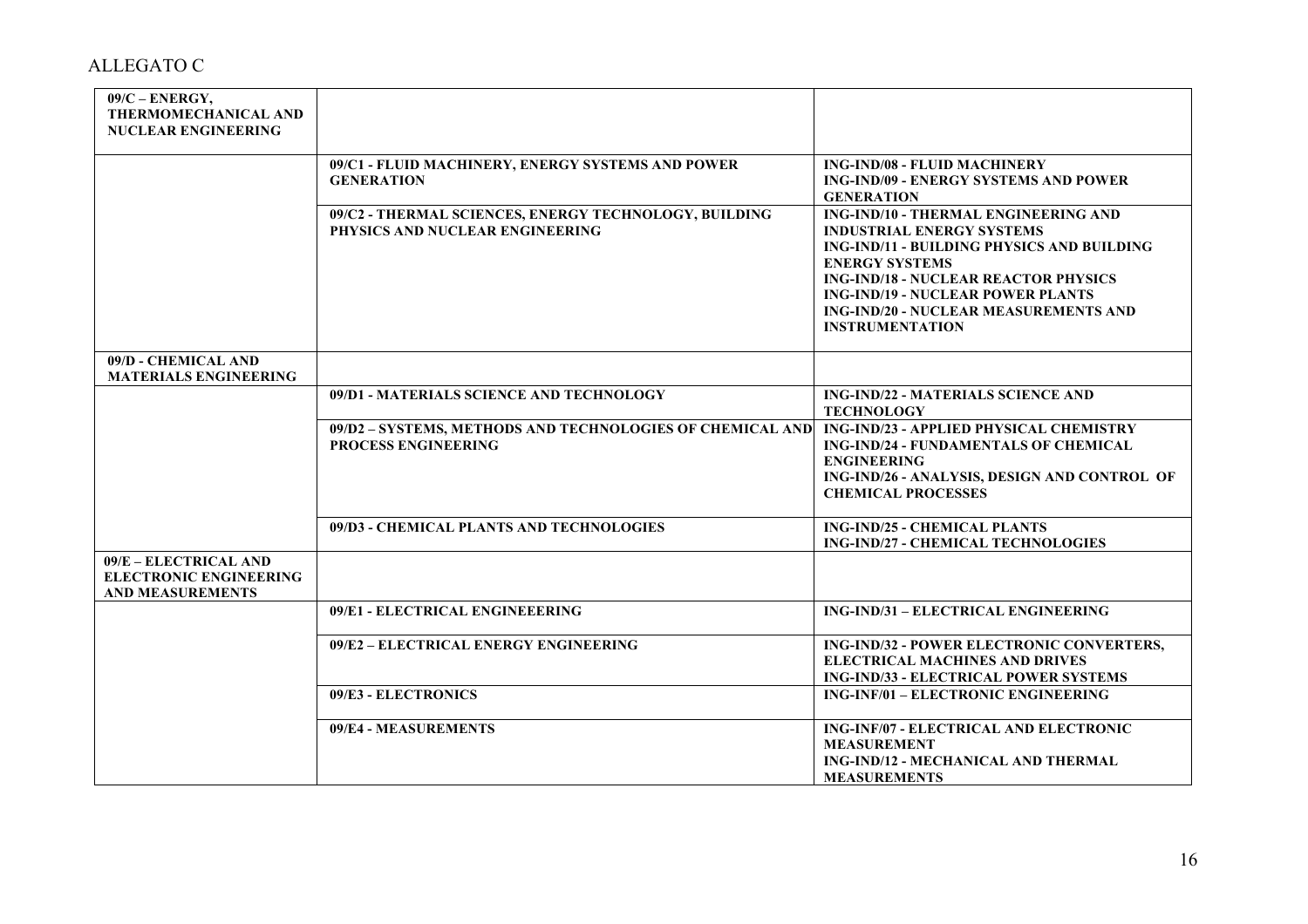| 09/F -TELECOMMUNICATIONS<br><b>ENGINEERING AND</b>                |                                         |                                                                                                                   |
|-------------------------------------------------------------------|-----------------------------------------|-------------------------------------------------------------------------------------------------------------------|
| <b>ELECTROMAGNETIC FIELDS</b>                                     |                                         |                                                                                                                   |
|                                                                   | 09/F1 - ELECTROMAGNETIC FIELDS          | <b>ING-INF/02 - ELECTROMAGNETIC FIELDS</b>                                                                        |
|                                                                   | 09/F2 - TELECOMMUNICATIONS              | ING-INF/03 - TELECOMMUNICATIONS                                                                                   |
| 09/G - SYSTEMS<br><b>ENGINEERING AND</b><br><b>BIOENGINEERING</b> |                                         |                                                                                                                   |
|                                                                   | 09/G1 - SYSTEMS AND CONTROL ENGINEERING | ING-INF/04 – SYSTEMS AND CONTROL ENGINEERING                                                                      |
|                                                                   | 09/G2 - BIOENGINEERING                  | <b>ING-INF/06 - ELECTRONIC AND INFORMATICS</b><br><b>BIOENGINEERING</b><br>ING-IND/34 - INDUSTRIAL BIOENGINEERING |
| 09/H - COMPUTER<br><b>ENGINEERING</b>                             |                                         |                                                                                                                   |
|                                                                   | 09/H1 - INFORMATION PROCESSING SYSTEMS  | <b>ING-INF/05 - INFORMATION PROCESSING SYSTEMS</b>                                                                |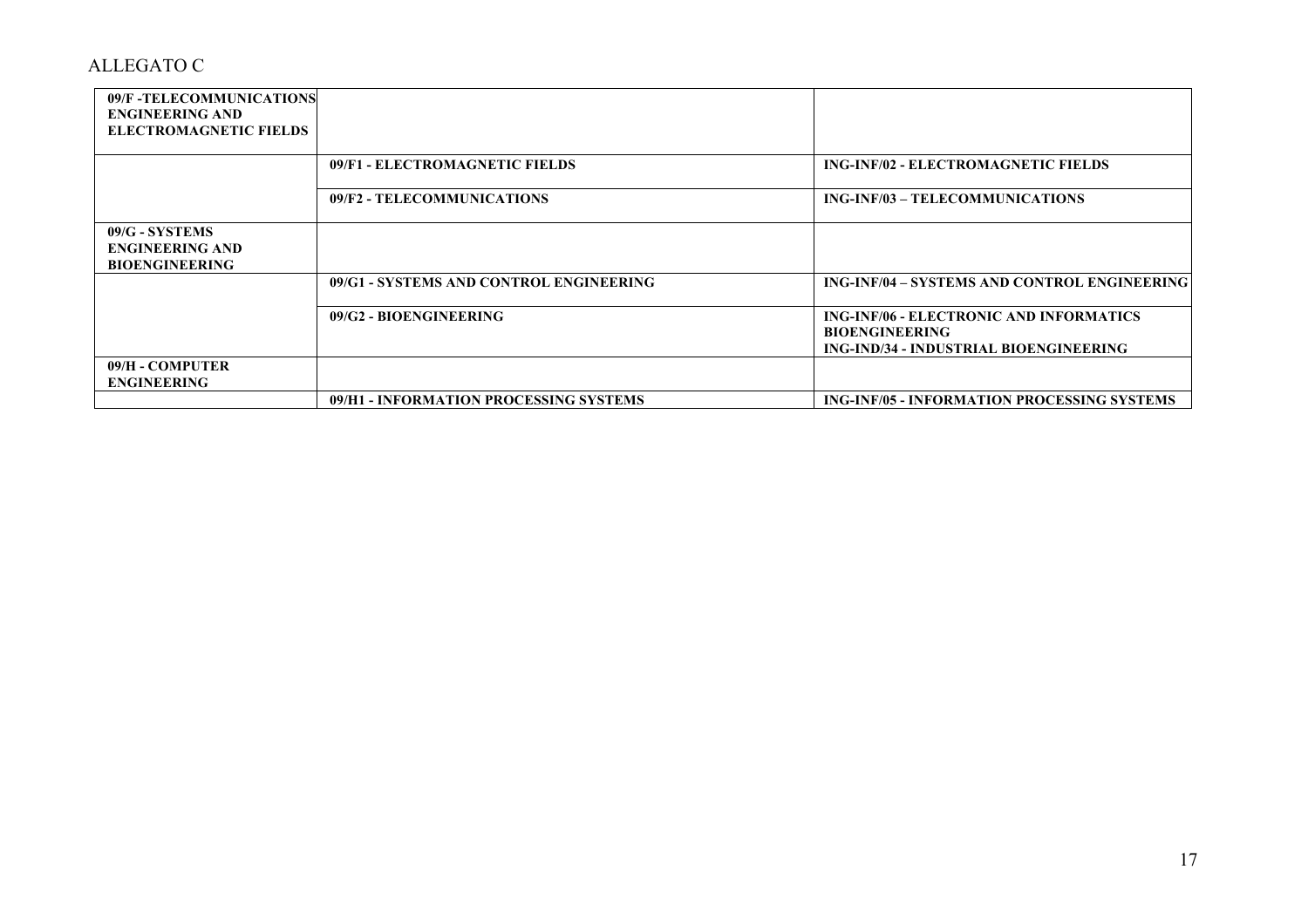### **AREA 10 – ANTIQUITIES, PHILOLOGY, LITERARY STUDIES, ART HISTORY**

|                                                                                            |                                                                                | <b>CORRISPONDENZA</b>                                                                                                                                                                                                                                                                                                                                                                          |
|--------------------------------------------------------------------------------------------|--------------------------------------------------------------------------------|------------------------------------------------------------------------------------------------------------------------------------------------------------------------------------------------------------------------------------------------------------------------------------------------------------------------------------------------------------------------------------------------|
| <b>MACROSETTORE</b><br><b>Codice e Denominazione</b>                                       | <b>SETTORE CONCORSUALE</b><br><b>Codice e Denominazione</b>                    | <b>SETTORE SCIENTIFICO-DISCIPLINARE</b><br><b>Codice e Denominazione</b>                                                                                                                                                                                                                                                                                                                       |
| 10/A- ARCHAEOLOGICAL<br><b>SCIENCES</b>                                                    |                                                                                |                                                                                                                                                                                                                                                                                                                                                                                                |
|                                                                                            | 10/A1 - ARCHAEOLOGY                                                            | <b>L-ANT/01 - PREHISTORY AND EARLY HISTORY</b><br>L-FIL-LET/01 - AEGEAN CIVILIZATIONS<br><b>L-ANT/04 - NUMISMATICS</b><br>L-ANT/06 - ETRUSCOLOGY AND ITALIC ANTIQUITIES<br><b>L-ANT/07 - CLASSICAL ARCHAEOLOGY</b><br><b>L-ANT/08 - CHRISTIAN AND MEDIEVAL</b><br><b>ARCHAEOLOGY</b><br><b>L-ANT/09 - ANCIENT TOPOGRAPHY</b><br><b>L-ANT/10 - METHODS OF ARCHAEOLOGICAL</b><br><b>RESEARCH</b> |
| <b>10/B- ART HISTORY</b>                                                                   |                                                                                |                                                                                                                                                                                                                                                                                                                                                                                                |
|                                                                                            | 10/B1 - ART HISTORY                                                            | <b>L-ART/01 - HISTORY OF MEDIEVAL ART</b><br><b>L-ART/02 - HISTORY OF MODERN ART</b><br><b>L-ART/03 - HISTORY OF CONTEMPORARY ART</b><br>L-ART/04 - MUSEOLOGY, ART AND RESTORATION<br><b>CRITICISM</b>                                                                                                                                                                                         |
| 10/C - CINEMA, MUSIC,<br>PERFORMING ARTS,<br><b>TELEVISION AND MEDIA</b><br><b>STUDIES</b> |                                                                                |                                                                                                                                                                                                                                                                                                                                                                                                |
|                                                                                            | 10/C1 - CINEMA, MUSIC, PERFORMING ARTS, TELEVISION AND MEDIA<br><b>STUDIES</b> | <b>L-ART/05 - PERFORMING ARTS</b><br>L-ART/06 - CINEMA, PHOTOGRAPHY AND<br><b>TELEVISION</b><br>L-ART/07 - MUSICOLOGY AND HISTORY OF MUSIC<br><b>L-ART/08 - ETHNOMUSICOLGY</b>                                                                                                                                                                                                                 |
| <b>10/D- SCIENCES OF</b><br><b>ANTIQUITY</b>                                               |                                                                                |                                                                                                                                                                                                                                                                                                                                                                                                |
|                                                                                            | <b>10/D1 - ANCIENT HISTORY</b>                                                 | <b>L-ANT/02 - GREEK HISTORY</b><br><b>L-ANT/03 - ROMAN HISTORY</b>                                                                                                                                                                                                                                                                                                                             |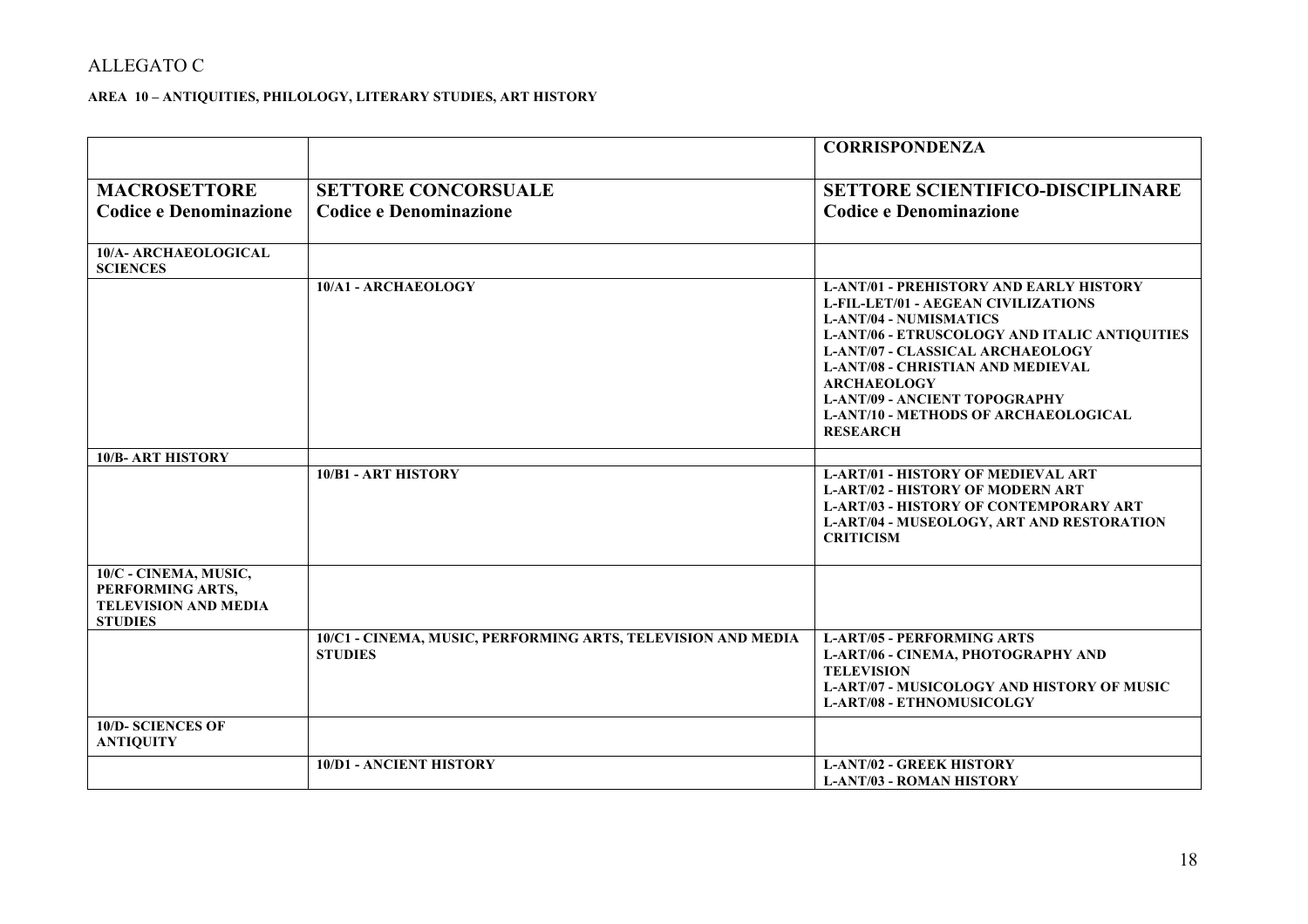|                                                                                 | 10/D2 - GREEK LANGUAGE AND LITERATURE                                    | <b>L-FIL-LET/01 - AEGEAN CIVILIZATIONS</b><br><b>L-FIL-LET/02 - GREEK LANGUAGE AND LITERATURE</b><br><b>L-FIL-LET/07 - BYZANTINE CIVILIZATION</b><br><b>L-LIN/20 - NEO-HELLENIC LANGUAGE AND</b><br><b>LITERATURE</b>                                                                                                                      |
|---------------------------------------------------------------------------------|--------------------------------------------------------------------------|--------------------------------------------------------------------------------------------------------------------------------------------------------------------------------------------------------------------------------------------------------------------------------------------------------------------------------------------|
|                                                                                 | 10/D3 - LATIN LANGUAGE AND LITERATURE                                    | L-FIL-LET/04 - LATIN LANGUAGE AND LITERATURE                                                                                                                                                                                                                                                                                               |
|                                                                                 | 10/D4 - CLASSICAL AND LATE ANTIQUE PHILOLOGY                             | L-FIL-LET/05 - CLASSICAL PHILOLOGY<br>L-FIL-LET/06 - ANCIENT CHRISTIAN LITERATURE                                                                                                                                                                                                                                                          |
| 10/E-MEDIEVAL LATIN AND<br><b>ROMANCE PHILOLOGIES</b><br><b>AND LITERATURES</b> |                                                                          |                                                                                                                                                                                                                                                                                                                                            |
|                                                                                 | 10/E1 - MEDIEVAL LATIN AND ROMANCE PHILOLOGIES AND<br><b>LITERATURES</b> | L-FIL-LET/08 -MEDIEVAL AND HUMANISTIC LATIN<br><b>LITERATURE</b><br>L-FIL-LET/09 - ROMANCE PHILOLOGY AND<br><b>LINGUISTICS</b><br><b>L-LIN/17 - ROMANIAN LANGUAGE AND LITERATURE</b><br><b>L-LIN/08 - PORTUGUESE AND BRAZILIAN</b><br><b>LITERATURE</b><br><b>L-LIN/09 - LANGUAGE AND TRANSLATION -</b><br><b>PORTUGUESE AND BRAZILIAN</b> |
| <b>10/F- ITALIAN STUDIES AND</b><br><b>COMPARATIVE LITERATURE</b>               |                                                                          |                                                                                                                                                                                                                                                                                                                                            |
|                                                                                 | 10/F1 - ITALIAN LITERATURE                                               | L-FIL-LET/10 - ITALIAN LITERATURE                                                                                                                                                                                                                                                                                                          |
|                                                                                 | <b>10/F2 - CONTEMPORARY ITALIAN LITERATURE</b>                           | L-FIL-LET/11 - CONTEMPORARY ITALIAN<br><b>LITERATURE</b>                                                                                                                                                                                                                                                                                   |
|                                                                                 | 10/F3 - ITALIAN LINGUISTICS AND PHILOLOGY                                | <b>L-FIL-LET-12 - ITALIAN LINGUISTICS</b><br>L-FIL-LET/13 - PHILOLOGY OF ITALIAN LITERATURE                                                                                                                                                                                                                                                |
|                                                                                 | 10/F4 - LITERARY CRITICISM AND COMPARATIVE LITERATURE                    | L-FIL-LET/14 LITERARY CRITICISM AND<br><b>COMPARATIVE LITERATURE</b>                                                                                                                                                                                                                                                                       |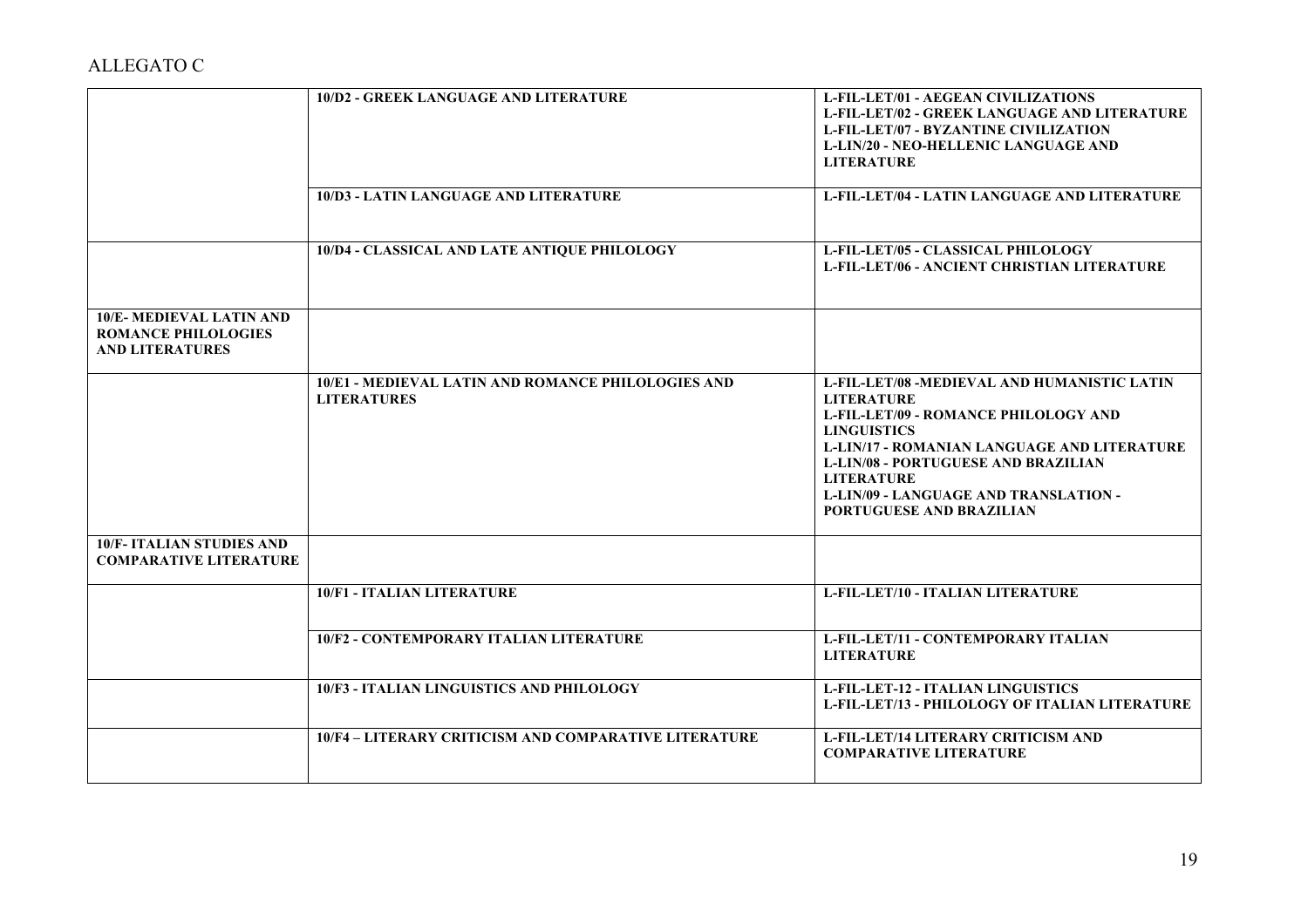| 10/G-HISTORICAL AND<br><b>GENERAL LINGUISTICS</b>                                                  |                                                                                  |                                                                                                                                                                                                                                                              |
|----------------------------------------------------------------------------------------------------|----------------------------------------------------------------------------------|--------------------------------------------------------------------------------------------------------------------------------------------------------------------------------------------------------------------------------------------------------------|
|                                                                                                    | 10/G1 - HISTORICAL AND GENERAL LINGUISTICS                                       | L-FIL-LET/03 - ITALIC, ILLIRIC AND CELTIC<br><b>PHILOLOGY</b><br><b>L-LIN/01 - HISTORICAL AND GENERAL LINGUISTICS</b><br><b>L-LIN/02 - EDUCATIONAL LINGUISTICS</b><br>L-LIN/18 - ALBANIAN LANGUAGE AND LITERATURE<br><b>L-LIN/19 - FINNO-UGRIC PHILOLOGY</b> |
| <b>10/H- FRENCH STUDIES</b>                                                                        |                                                                                  |                                                                                                                                                                                                                                                              |
|                                                                                                    | 10/H1 - FRENCH LANGUAGE, LITERATURE AND CULTURE                                  | <b>L-LIN/03 - FRENCH LITERATURE</b><br><b>L-LIN/04 - LANGUAGE AND TRANSLATION - FRENCH</b>                                                                                                                                                                   |
| <b>10/I - HISPANIC STUDIES</b>                                                                     |                                                                                  |                                                                                                                                                                                                                                                              |
|                                                                                                    | 10/I1 - SPANISH AND LATIN AMERICAN LANGUAGES, LITERATURES<br><b>AND CULTURES</b> | <b>L-LIN/05 - SPANISH LITERATURE</b><br><b>L-LIN/06 - LATIN AMERICAN LANGUAGES AND</b><br><b>LITERATURES</b><br><b>L-LIN/07 - LANGUAGE AND TRANSLATION - SPANISH</b>                                                                                         |
| 10/L-ENGLISH AND ANGLO-<br><b>AMERICAN STUDIES</b>                                                 |                                                                                  |                                                                                                                                                                                                                                                              |
|                                                                                                    | 10/L1 - ENGLISH AND ANGLO-AMERICAN LANGUAGES, LITERATURES<br><b>AND CULTURES</b> | <b>L-LIN/10 - ENGLISH LITERATURE</b><br>L-LIN/11 - ANGLO-AMERICAN LANGUAGES AND<br><b>LITERATURES</b><br><b>L-LIN/12 - LANGUAGE AND TRANSLATION - ENGLISH</b>                                                                                                |
| <b>10/M- GERMANIC AND</b><br><b>SLAVIC LANGUAGES,</b><br><b>LITERATURES AND</b><br><b>CULTURES</b> |                                                                                  |                                                                                                                                                                                                                                                              |
|                                                                                                    | 10/M1 - GERMANIC LANGUAGES, LITERATURES AND CULTURES                             | L-FIL-LET/15 - GERMANIC PHILOLOGY<br><b>L-LIN/13 - GERMAN LITERATURE</b><br><b>L-LIN/14 - LANGUAGE AND TRANSLATION - GERMAN</b><br><b>L-LIN/15 - NORDIC LANGUAGES AND LITERATURES</b><br><b>L-LIN/16 - DUTCH LANGUAGE AND LITERATURE</b>                     |
|                                                                                                    | 10/M2 - SLAVIC STUDIES                                                           | <b>L-LIN/21 - SLAVIC STUDIES</b>                                                                                                                                                                                                                             |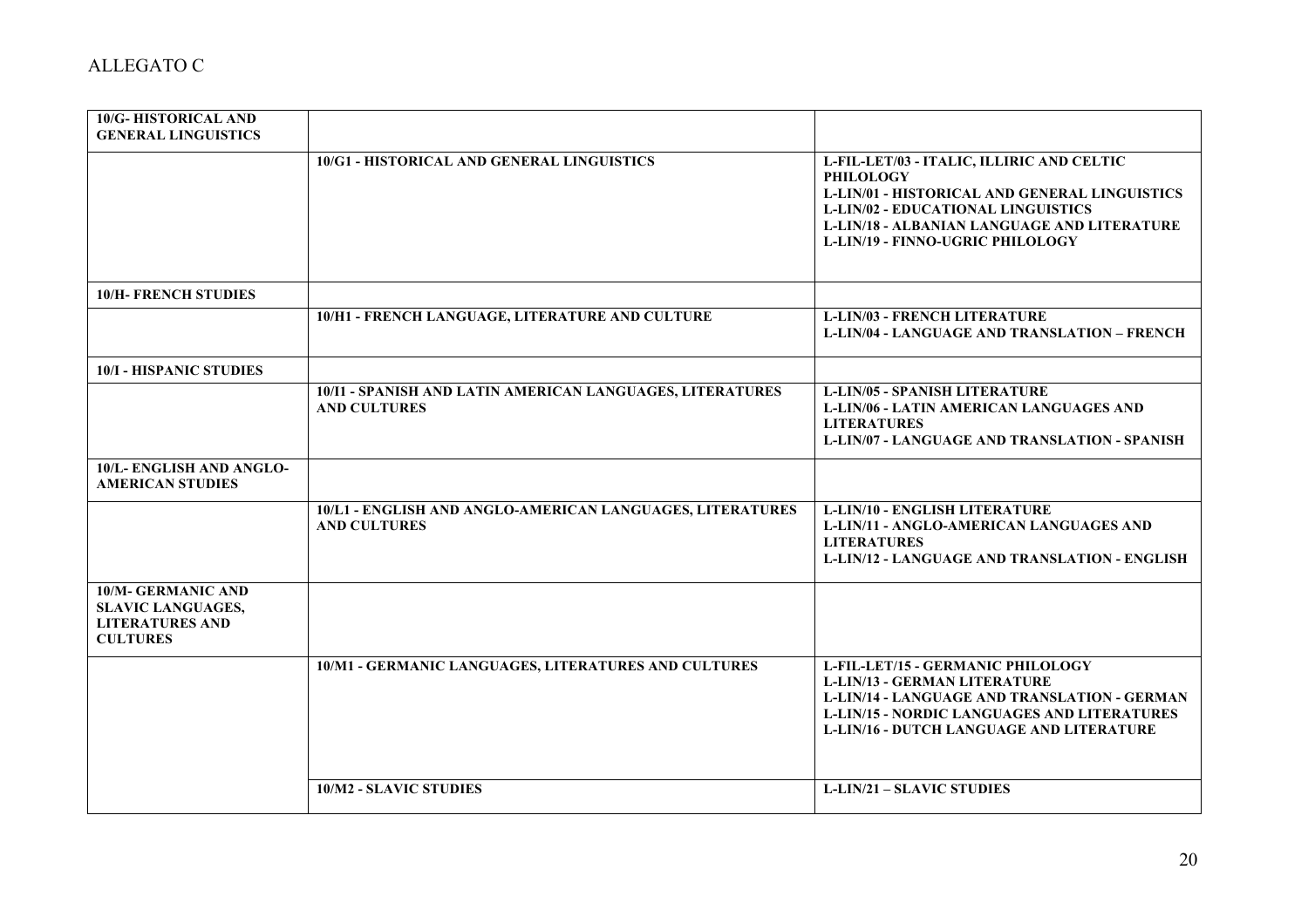| <b>10/N- EASTERN AND</b><br><b>AFRICAN CULTURES</b> |                                                                             |                                                                                                                                                                                                                                                                                                                                                                                                                                                                                                                                                                                                                                                                                                                                                                                                                               |
|-----------------------------------------------------|-----------------------------------------------------------------------------|-------------------------------------------------------------------------------------------------------------------------------------------------------------------------------------------------------------------------------------------------------------------------------------------------------------------------------------------------------------------------------------------------------------------------------------------------------------------------------------------------------------------------------------------------------------------------------------------------------------------------------------------------------------------------------------------------------------------------------------------------------------------------------------------------------------------------------|
|                                                     | 10/N1 - ANCIENT NEAR EASTERN, MIDDLE EASTERN AND AFRICAN<br><b>CULTURES</b> | <b>L-OR/01 - HISTORY OF ANCIENT NEAR EAST</b><br>L-OR/02 - EGYPTOLOGY AND COPTIC CIVILIZATION<br>L-OR/03 - ASSYRIOLOGY<br><b>L-OR/04 - ANATOLIAN STUDIES</b><br><b>L-OR/05 - ANCIENT NEAR EAST ARCHAEOLOGY AND</b><br><b>ART HISTORY</b><br><b>L-OR/06 - PHOENICIAN AND PUNIC ARCHAEOLOGY</b><br>L-OR/07 - SEMITIC STUDIES, ETHIOPIAN LANGUAGES<br><b>AND LITERATURES</b><br><b>L-OR/08 - HEBREW</b><br><b>L-OR/09 - AFRICAN LANGUAGES AND LITERATURES</b><br><b>L-OR/10 - HISTORY OF ISLAMIC COUNTRIES</b><br><b>L-OR/11 - MUSLIM ARCHAEOLOGY AND ART</b><br><b>HISTORY</b><br><b>L-OR/12 - ARABIC LANGUAGE AND LITERATURE</b><br>L-OR/13 - ARMENIAN, CAUCASIAN, MONGOLIAN AND<br><b>TURKISH STUDIES</b><br>L-OR/14 - IRANIAN PHILOLOGY, RELIGIONS AND<br><b>HISTORY</b><br><b>L-OR/15 - PERSIAN LANGUAGE AND LITERATURE</b> |
|                                                     | <b>10/N3 - CENTRAL AND EAST ASIAN CULTURES</b>                              | <b>L-OR/16 - INDIAN AND CENTRAL ASIAN</b><br><b>ARCHAEOLOGY AND ART HISTORY</b><br>L-OR/17 - INDIAN AND CENTRAL ASIAN PHILOSOPHY,<br><b>RELIGIONS AND HISTORY</b><br><b>L-OR/18 - INDOLOGY AND TIBETOLOGY</b><br><b>L-OR/19 - MODERN LANGUAGES AND LITERATURES</b><br>OF THE INDIAN SUBCONTINENT<br>L-OR/20 - EAST ASIAN ARCHAEOLOGY, ART HISTORY<br><b>AND PHILOSOPHY</b><br><b>L-OR/21 - CHINESE AND SOUTH ASIAN LANGUAGES</b><br><b>AND LITERATURES</b><br><b>L-OR/22 - JAPANESE AND KOREAN LANGUAGES AND</b><br><b>LITERATURES</b><br><b>L-OR/23 - HISTORY OF EAST AND SOUTH-EAST ASIA</b>                                                                                                                                                                                                                                |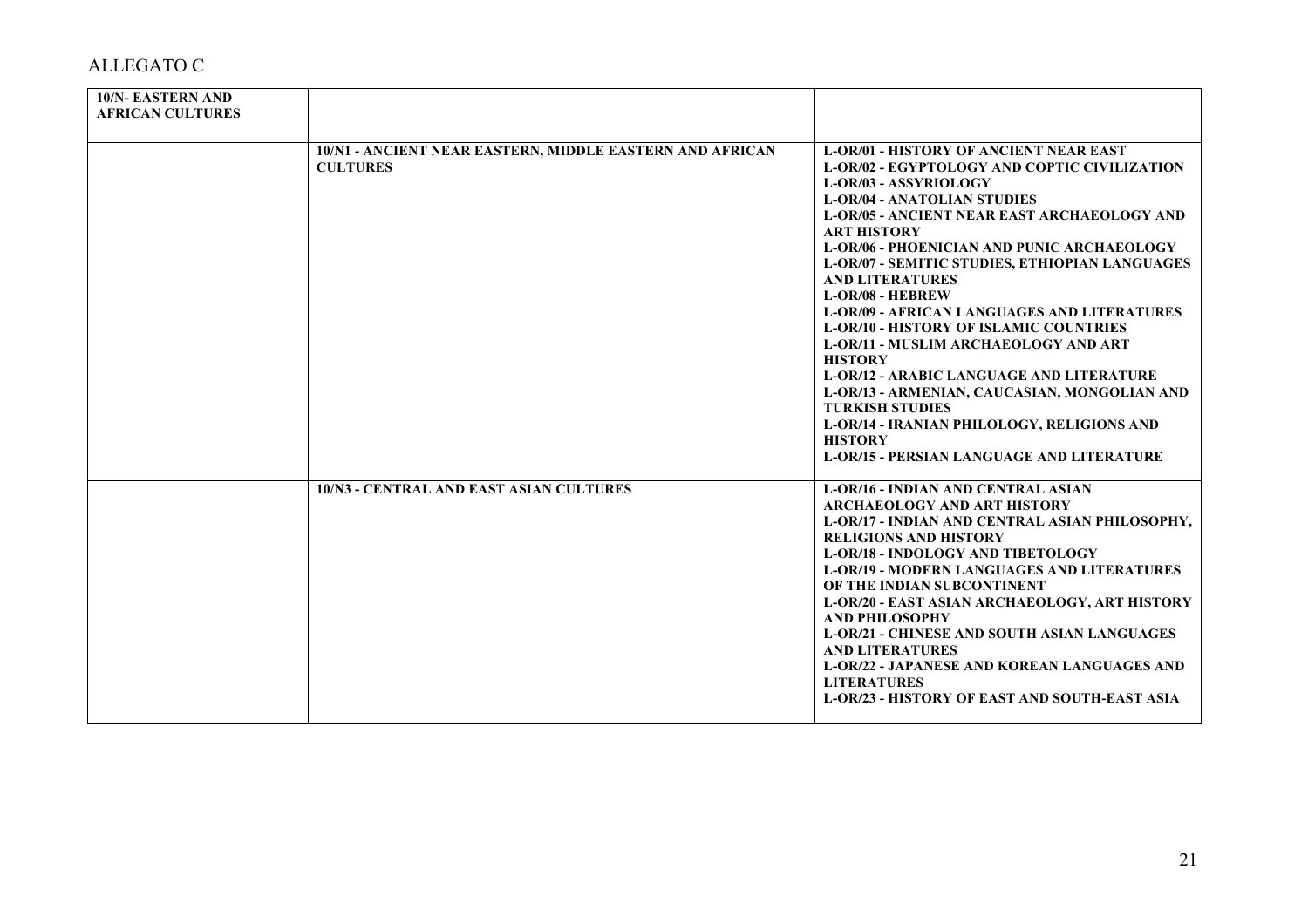### **AREA 11 - HISTORY, PHILOSOPHY, PEDAGOGY AND PSYCHOLOGY**

|                               |                                                                        | <b>CORRISPONDENZA</b>                                                                                                                                                                                                   |
|-------------------------------|------------------------------------------------------------------------|-------------------------------------------------------------------------------------------------------------------------------------------------------------------------------------------------------------------------|
| <b>MACROSETTORE</b>           | <b>SETTORE CONCORSUALE</b>                                             | <b>SETTORE SCIENTIFICO-DISCIPLINARE</b>                                                                                                                                                                                 |
| <b>Codice e Denominazione</b> | <b>Codice e Denominazione</b>                                          | <b>Codice e Denominazione</b>                                                                                                                                                                                           |
| $11/A - HISTORY$              |                                                                        |                                                                                                                                                                                                                         |
|                               | 11/A1 - MEDIEVAL HISTORY                                               | <b>M-STO/01 - MEDIEVAL HISTORY</b>                                                                                                                                                                                      |
|                               | 11/A2 - MODERN HISTORY                                                 | <b>M-STO/02 - MODERN HISTORY</b>                                                                                                                                                                                        |
|                               | 11/A3 - CONTEMPORARY HISTORY                                           | <b>M-STO/04 - CONTEMPORARY HISTORY</b><br><b>M-STO/03 - HISTORY OF EASTERN EUROPE</b>                                                                                                                                   |
|                               | 11/A4 - SCIENCE OF BOOKS AND DOCUMENTS, HISTORY OF<br><b>RELIGIONS</b> | M-STO/08 - ARCHIVAL SCIENCE, BIBLIOGRAPHY<br><b>AND LIBRARIANSHIP</b><br><b>M-STO/09 - PALEOGRAPHY</b><br><b>M-STO/06 - HISTORY OF RELIGIONS</b><br><b>M-STO/07 - HISTORY OF CHRISTIANITY AND OF</b><br><b>CHURCHES</b> |
|                               | 11/A5 - DEMOGRAPHY, ETHNOGRAPHY AND ANTHROPOLOGY                       | M-DEA/01 - DEMOLOGY, ETHNOLOGY AND<br><b>ANTHROPOLOGY</b>                                                                                                                                                               |
| 11/B - GEOGRAPHY              |                                                                        |                                                                                                                                                                                                                         |
|                               | 11/B1 - GEOGRAPHY                                                      | M-GGR/01 - GEOGRAPHY<br>M-GGR/02 - ECONOMIC AND POLITICAL<br><b>GEOGRAPHY</b>                                                                                                                                           |
| 11/C - PHILOSOPHY             |                                                                        |                                                                                                                                                                                                                         |
|                               | 11/C1 - THEORETICAL PHILOSOPHY                                         | M-FIL/01 - THEORETICAL PHILOSOPHY                                                                                                                                                                                       |
|                               | 11/C2 - LOGIC, HISTORY AND PHILOSOPHY OF SCIENCE                       | M-FIL/02 - LOGIC AND PHILOSOPHY OF SCIENCE<br><b>M-STO/05 - HISTORY OF SCIENCE AND</b><br><b>TECHNOLOGY</b>                                                                                                             |
|                               | 11/C3 - MORAL PHILOSOPHY                                               | M-FIL/03 - MORAL PHILOSOPHY                                                                                                                                                                                             |
|                               | 11/C4 - AESTHETICS AND PHILOSOPHY OF LANGUAGES                         | M-FIL/04 - AESTHETICS<br>M-FIL/05 - PHILOSOPHY AND THEORY OF<br><b>LANGUAGE</b>                                                                                                                                         |
|                               | 11/C5 - HISTORY OF PHILOSOPHY                                          | M-FIL/06 - HISTORY OF PHILOSOPHY<br>M-FIL/07 - HISTORY OF ANCIENT PHILOSOPHY<br><b>M-FIL/08 - HISTORY OF MEDIEVAL PHILOSOPHY</b>                                                                                        |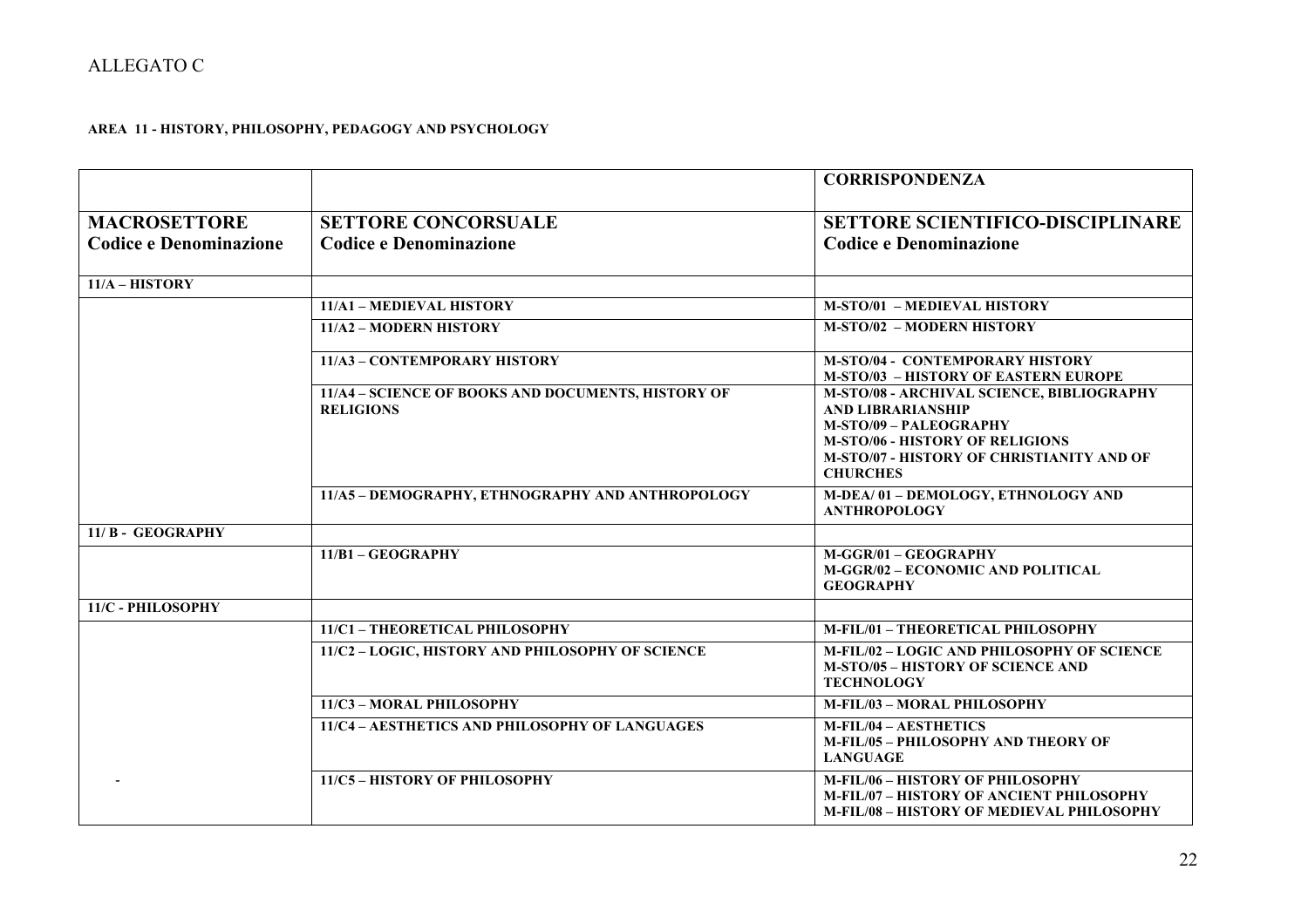| 11/D - PEDAGOGY AND         |                                                                                         |                                                                                                                                                                                                                                                                        |
|-----------------------------|-----------------------------------------------------------------------------------------|------------------------------------------------------------------------------------------------------------------------------------------------------------------------------------------------------------------------------------------------------------------------|
| <b>EDUCATIONAL THEORIES</b> |                                                                                         |                                                                                                                                                                                                                                                                        |
|                             | 11/D1-EDUCATIONAL THEORIES AND HISTORY OF EDUCATIONAL<br><b>THEORIES</b>                | <b>M-PED/01- PEDAGOGY, THEORIES OF EDUCATION</b><br><b>AND SOCIAL EDUCATION</b><br><b>M-PED/02 - HISTORY OF PEDAGOGY AND</b><br><b>EDUCATION</b>                                                                                                                       |
|                             | 11/D2 - METHODOLOGIES OF TEACHING, SPECIAL EDUCATION AND<br><b>EDUCATIONAL RESEARCH</b> | <b>M-PED/03 - METHODOLOGIES OF TEACHING AND</b><br><b>SPECIAL EDUCATION</b><br><b>M-PED/04 - EDUCATIONAL RESEARCH</b><br><b>M-EDF/01 - METHODS AND TEACHING OF MOTOR</b><br><b>ACTIVITIES</b><br><b>M-EDF/02 - METHODS AND TEACHING OF SPORTS</b><br><b>ACTIVITIES</b> |
| 11/E - PSYCHOLOGY           |                                                                                         |                                                                                                                                                                                                                                                                        |
|                             | 11/E1 - GENERAL PSYCHOLOGY, PSYCHOBIOLOGY AND<br><b>PSYCHOMETRICS</b>                   | M-PSI/01 - GENERAL PSYCHOLOGY<br>M-PSI/02 - PSYCHOBIOLOGY AND PHYSIOLOGICAL<br><b>PSYCHOLOGY</b><br><b>M-PSI/03 - PSYCHOMETRICS</b>                                                                                                                                    |
|                             | 11/E2 - DEVELOPMENTAL AND EDUCATIONAL PSYCHOLOGY                                        | <b>M-PSI/04 - DEVELOPMENTAL AND EDUCATIONAL</b><br><b>PSYCHOLOGY</b>                                                                                                                                                                                                   |
|                             | 11/E3 - SOCIAL PSYCHOLOGY AND WORK AND ORGANIZATIONAL<br><b>PSYCHOLOGY</b>              | <b>M-PSI/05 - SOCIAL PSYCHOLOGY</b><br><b>M-PSI/06 - WORK AND ORGANIZATIONAL</b><br><b>PSYCHOLOGY</b>                                                                                                                                                                  |
|                             | 11/E4 - CLINICAL AND DYNAMIC PSYCHOLOGY                                                 | <b>M-PSI/07 - DYNAMIC PSYCHOLOGY</b><br><b>M-PSI/08 - CLINICAL PSYCHOLOGY</b>                                                                                                                                                                                          |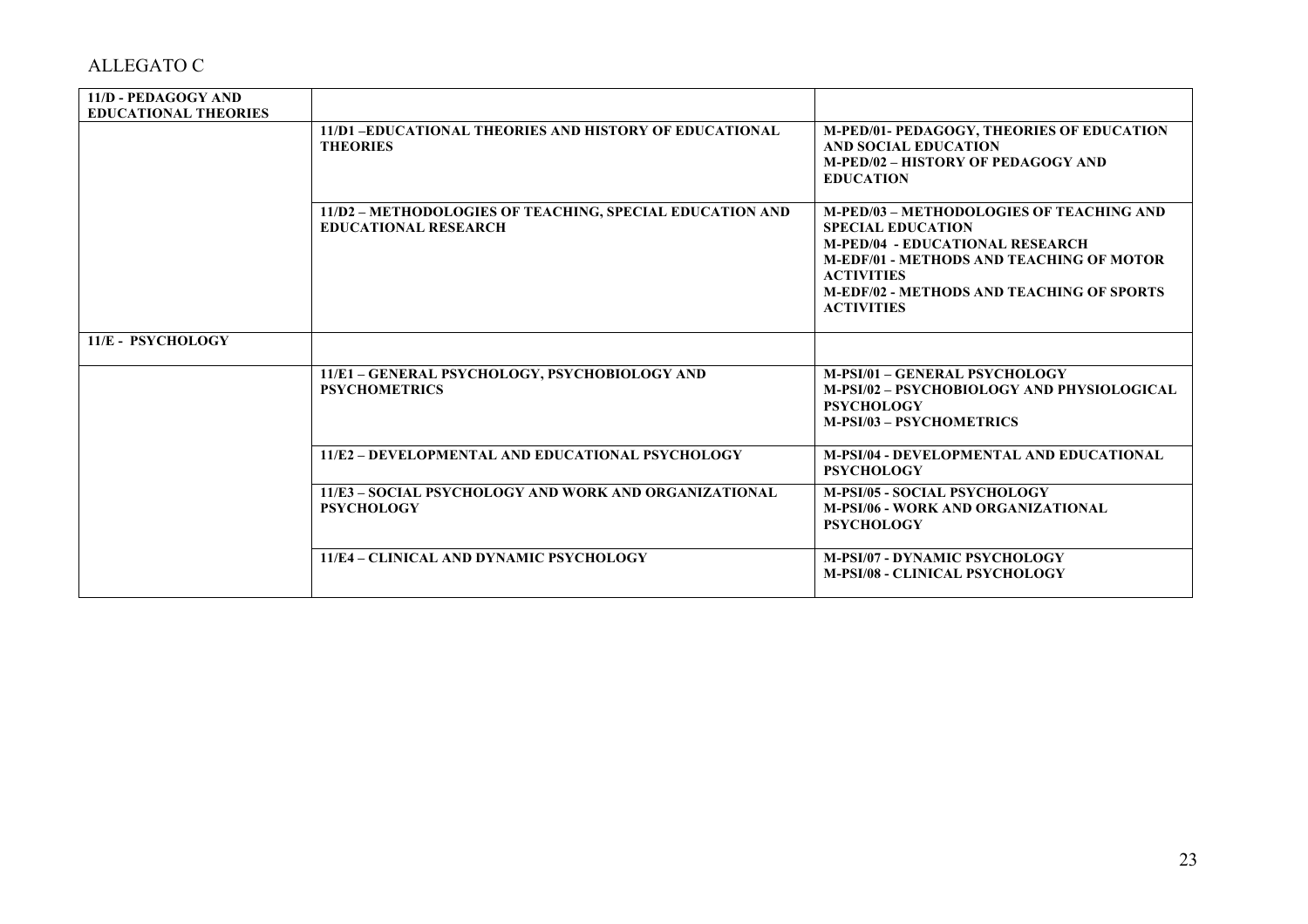### **AREA 12 - LAW STUDIES**

|                                                                                                                                                            |                                      | <b>CORRISPONDENZA</b>                                            |
|------------------------------------------------------------------------------------------------------------------------------------------------------------|--------------------------------------|------------------------------------------------------------------|
| <b>MACROSETTORE</b>                                                                                                                                        | <b>SETTORE CONCORSUALE</b>           | <b>SETTORE SCIENTIFICO-DISCIPLINARE</b>                          |
| <b>Codice e Denominazione</b>                                                                                                                              | <b>Codice e Denominazione</b>        | <b>Codice e Denominazione</b>                                    |
| 12/A - PRIVATE LAW                                                                                                                                         |                                      |                                                                  |
|                                                                                                                                                            | 12/A1 - PRIVATE LAW                  | <b>IUS/01 - PRIVATE LAW</b>                                      |
| <b>12/B - BUSINESS AND LABOUR</b><br><b>LAW</b>                                                                                                            |                                      |                                                                  |
|                                                                                                                                                            | 12/B1 - BUSINESS LAW                 | <b>IUS/04 - BUSINESS LAW</b>                                     |
|                                                                                                                                                            | 12/B <sub>2</sub> - LABOUR LAW       | <b>IUS/07 - LABOUR LAW</b>                                       |
| 12/C - CONSTITUTIONAL AND<br><b>ECCLESIASTICAL LAW</b>                                                                                                     |                                      |                                                                  |
|                                                                                                                                                            | 12/C1 - CONSTITUTIONAL LAW           | <b>IUS/08 - CONSTITUTIONAL LAW</b><br><b>IUS/09 - PUBLIC LAW</b> |
|                                                                                                                                                            | 12/C2 - ECCLESIASTICAL AND CANON LAW | <b>IUS/11 - ECCLESIASTICAL AND CANON LAW</b>                     |
| <b>12/D - ADMINISTRATIVE AND</b><br><b>TAX LAW</b>                                                                                                         |                                      |                                                                  |
|                                                                                                                                                            | 12/D1 - ADMINISTRATIVE LAW           | <b>IUS/10 - ADMINISTRATIVE LAW</b><br><b>IUS/09 - PUBLIC LAW</b> |
|                                                                                                                                                            | $12/D2 - TAX LAW$                    | <b>IUS/12 - TAX LAW</b>                                          |
| <b>12/E - INTERNATIONAL AND</b><br>EUROPEAN UNION LAW,<br><b>COMPARATIVE LAW,</b><br><b>ECONOMICS AND MARKETS</b><br>LAW, NAVIGATION AND AIR<br><b>LAW</b> |                                      |                                                                  |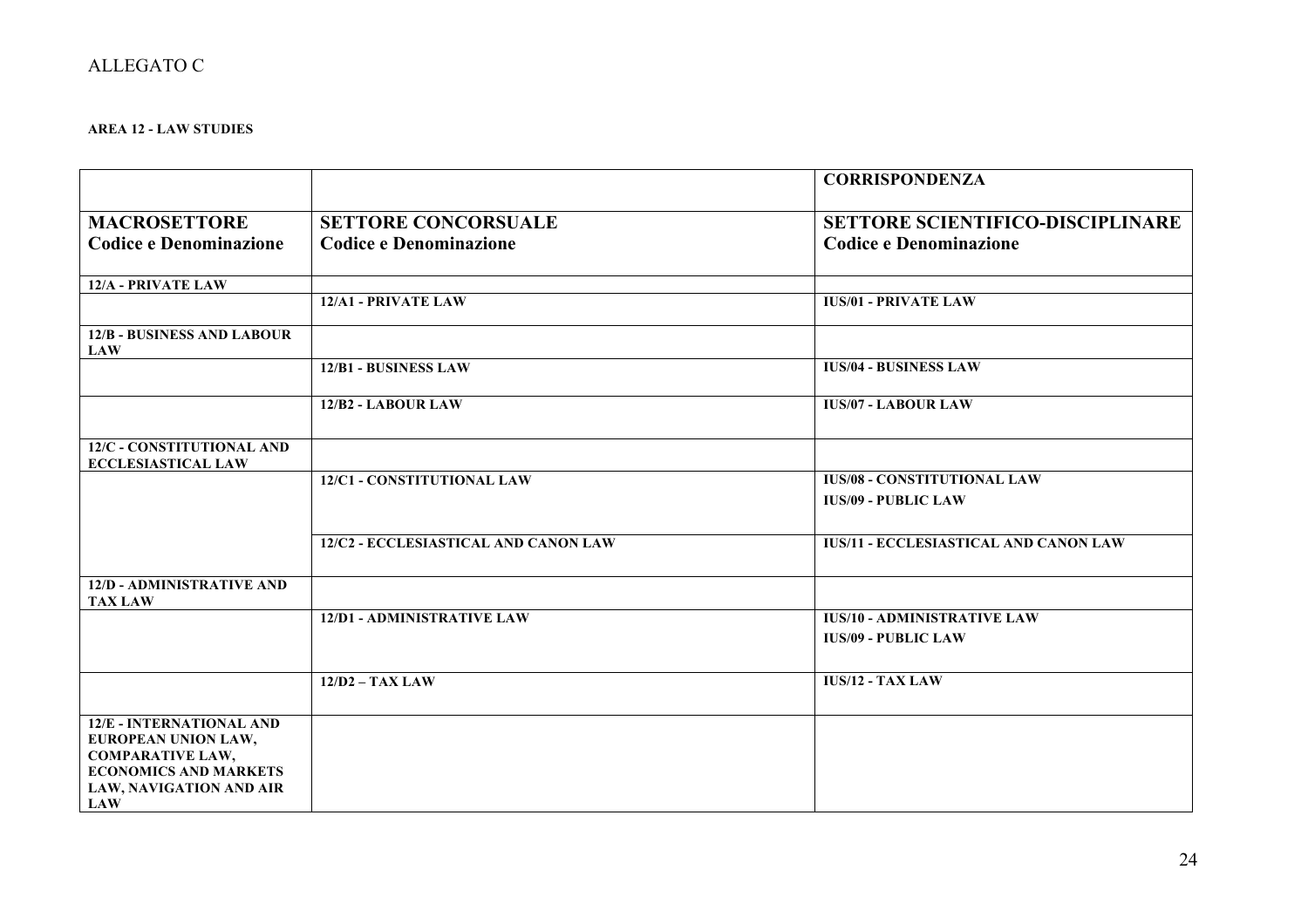|                                                        | 12/E1 - INTERNATIONAL AND EUROPEAN UNION LAW               | <b>IUS/13 - INTERNATIONAL LAW</b>                  |
|--------------------------------------------------------|------------------------------------------------------------|----------------------------------------------------|
|                                                        |                                                            | <b>IUS/14 - EUROPEAN UNION LAW</b>                 |
|                                                        |                                                            |                                                    |
|                                                        | 12/E2 - COMPARATIVE LAW                                    | <b>IUS/02 - COMPARATIVE PRIVATE LAW</b>            |
|                                                        |                                                            | <b>IUS/21 - COMPARATIVE PUBLIC LAW</b>             |
|                                                        |                                                            |                                                    |
|                                                        | 12/E3 - ECONOMICS, FINANCIAL AND AGRI-FOOD MARKETS LAW AND | <b>IUS/03 - AGRI-FOOD LAW</b>                      |
|                                                        | REGULATION, NAVIGATION AND AIR LAW                         | <b>IUS/05 - ECONOMICS LAW</b>                      |
|                                                        |                                                            | <b>IUS/06- NAVIGATION AND AIR LAW</b>              |
|                                                        |                                                            |                                                    |
| <b>12/F - CIVIL PROCEDURAL</b>                         |                                                            |                                                    |
| <b>LAW</b>                                             |                                                            |                                                    |
|                                                        | 12/F1 - CIVIL PROCEDURAL LAW                               | <b>IUS/15 - CIVIL PROCEDURAL LAW</b>               |
|                                                        |                                                            |                                                    |
| 12/G - CRIMINAL LAW AND                                |                                                            |                                                    |
| <b>CRIMINAL PROCEDURE</b>                              |                                                            |                                                    |
|                                                        | 12/G1 - CRIMINAL LAW                                       | <b>IUS/17 - CRIMINAL LAW</b>                       |
|                                                        |                                                            |                                                    |
|                                                        | <b>12/G2 - CRIMINAL PROCEDURE</b>                          | <b>IUS/16 - CRIMINAL PROCEDURE</b>                 |
|                                                        |                                                            |                                                    |
| 12/H - ROMAN LAW, HISTORY                              |                                                            |                                                    |
| OF MEDIEVAL AND MODERN<br><b>LAW AND PHILOSOPHY OF</b> |                                                            |                                                    |
| <b>LAW</b>                                             |                                                            |                                                    |
|                                                        | 12/H1 - ROMAN AND ANCIENT LAW                              | <b>IUS/18 - ROMAN AND ANCIENT LAW</b>              |
|                                                        |                                                            |                                                    |
|                                                        | 12/H2 - HISTORY OF MEDIEVAL AND MODERN LAW                 | <b>IUS/19 - HISTORY OF MEDIEVAL AND MODERN LAW</b> |
|                                                        |                                                            |                                                    |
|                                                        | 12/H3 - PHILOSOPHY OF LAW                                  | <b>IUS/20 - PHILOSOPHY OF LAW</b>                  |
|                                                        |                                                            |                                                    |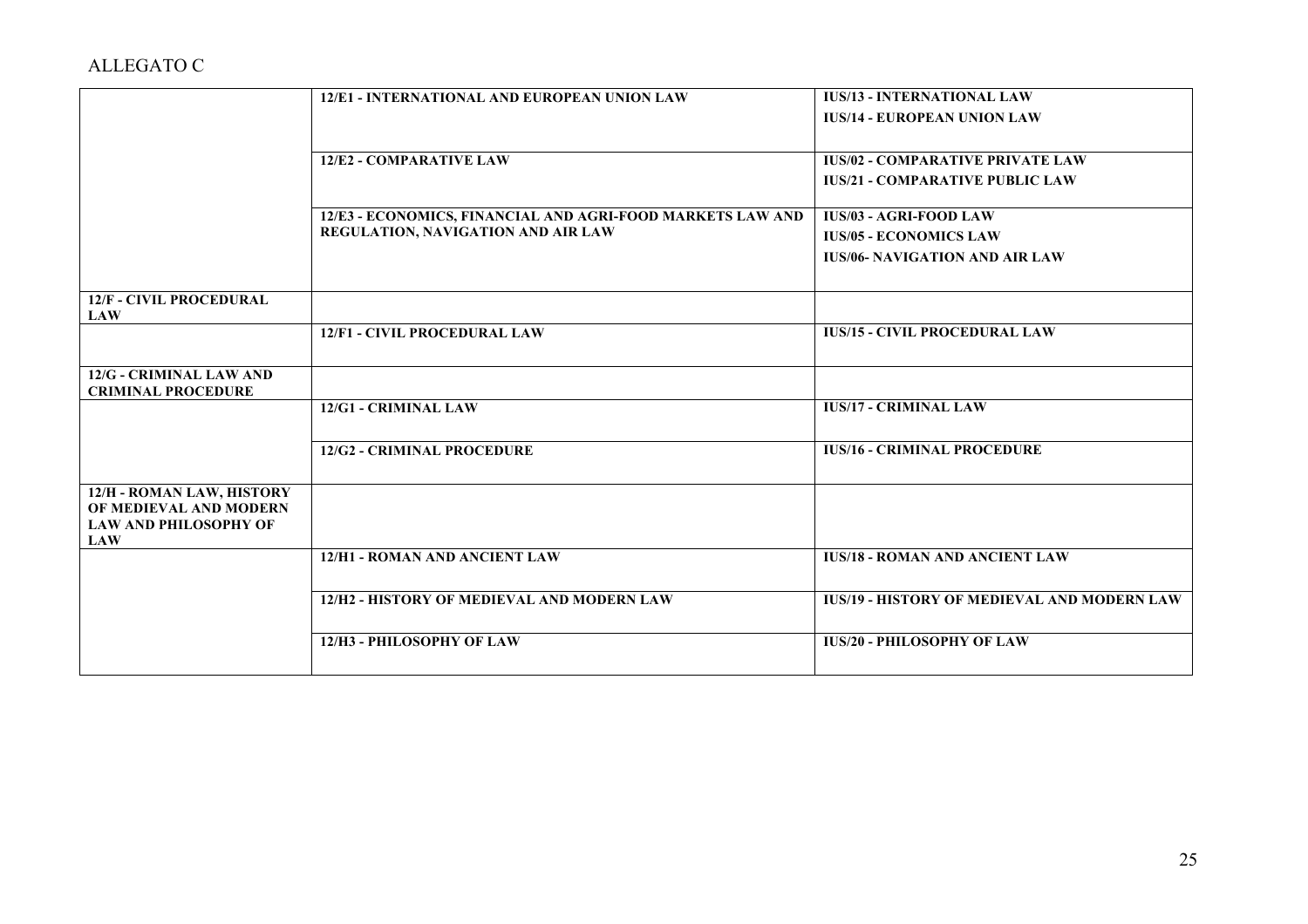### **AREA – 13 - ECONOMICS AND STATISTICS**

|                                                                     |                                                                                    | <b>CORRISPONDENZA</b>                                                                                   |
|---------------------------------------------------------------------|------------------------------------------------------------------------------------|---------------------------------------------------------------------------------------------------------|
| <b>MACROSETTORE</b><br><b>Codice e Denominazione</b>                | <b>SETTORE CONCORSUALE</b><br><b>Codice e Denominazione</b>                        | <b>SETTORE SCIENTIFICO-DISCIPLINARE</b><br><b>Codice e Denominazione</b>                                |
| $13/A - ECONOMICS$                                                  |                                                                                    |                                                                                                         |
|                                                                     | $13/A1 - ECONOMICS$                                                                | <b>SECS-P/01 - ECONOMICS</b>                                                                            |
|                                                                     | 13/A2 - ECONOMIC POLICY                                                            | <b>SECS-P/02 - ECONOMIC POLICY</b>                                                                      |
|                                                                     | 13/A3 - PUBLIC ECONOMICS                                                           | <b>SECS-P/03 - PUBLIC ECONOMICS</b>                                                                     |
|                                                                     | 13/A4 - APPLIED ECONOMICS                                                          | <b>SECS-P/06 - APPLIED ECONOMICS</b>                                                                    |
|                                                                     | 13/A5 - ECONOMETRICS                                                               | <b>SECS-P/05 - ECONOMETRICS</b>                                                                         |
| $13/B - BUSINESS$<br><b>ADMINISTRATION AND</b><br><b>MANAGEMENT</b> |                                                                                    |                                                                                                         |
|                                                                     | 13/B1 - BUSINESS ADMINISTRATION AND ACCOUNTING STUDIES                             | <b>SECS-P/07 - BUSINESS ADMINISTRATION AND</b><br><b>ACCOUNTING STUDIES</b>                             |
|                                                                     | 13/B2 - MANAGEMENT                                                                 | <b>SECS-P/08 - MANAGEMENT</b>                                                                           |
|                                                                     | 13/B3 - ORGANIZATION AND HUMAN RESOURCE MANAGEMENT                                 | SECS-P/10 - ORGANIZATION AND HUMAN<br><b>RESOURCE MANAGEMENT</b>                                        |
|                                                                     | 13/B4 - FINANCIAL MARKETS, FINANCIAL INSTITUTIONS, AND<br><b>CORPORATE FINANCE</b> | <b>SECS-P/11 - FINANCIAL MARKETS AND</b><br><b>INSTITUTIONS</b><br><b>SECS-P/09 - CORPORATE FINANCE</b> |
|                                                                     | 13/B5 - COMMODITY SCIENCES                                                         | <b>SECS-P/13 - COMMODITY SCIENCES</b>                                                                   |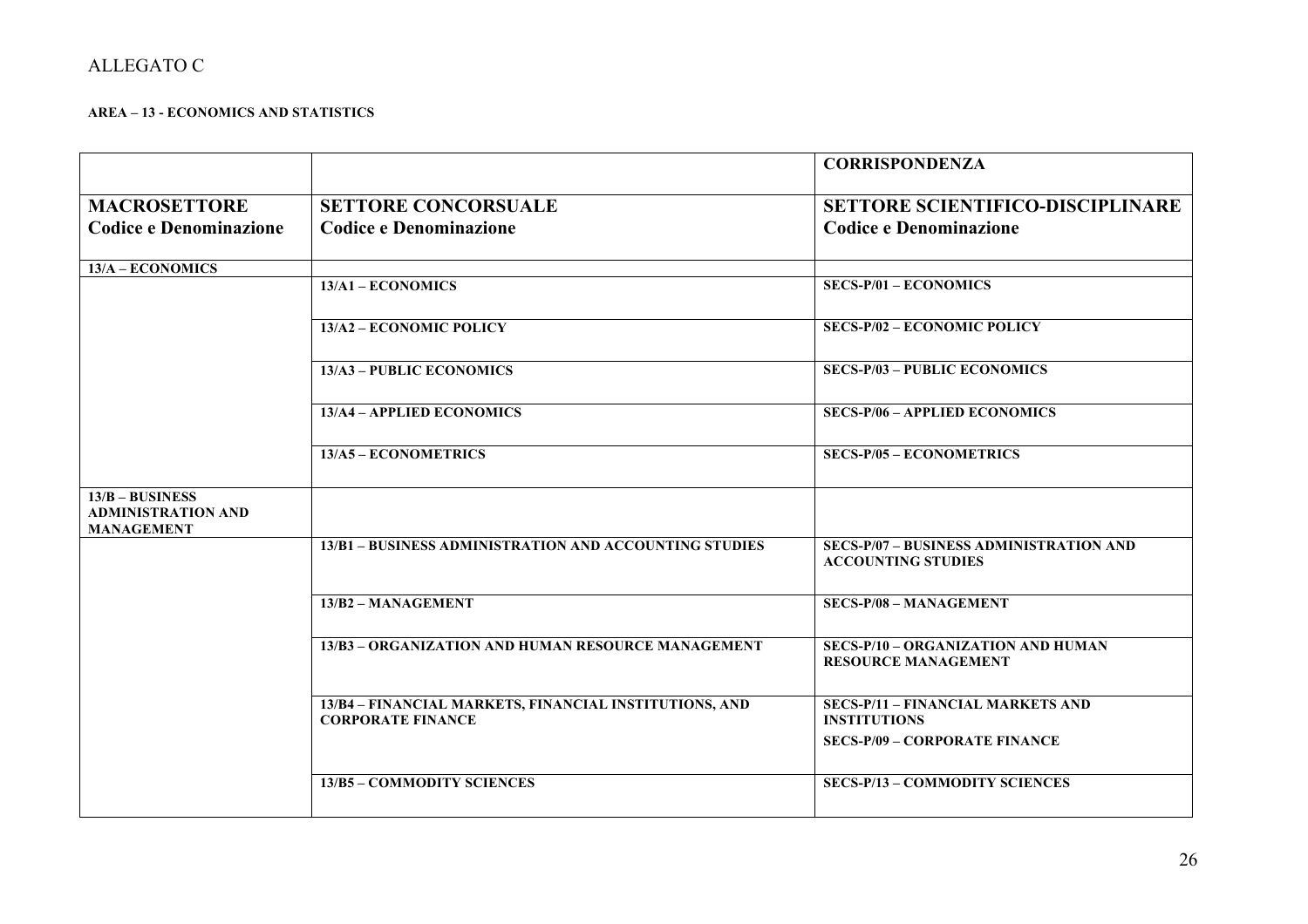| <b>13/C - ECONOMIC HISTORY</b> |                                                                                     |                                                                                                |
|--------------------------------|-------------------------------------------------------------------------------------|------------------------------------------------------------------------------------------------|
|                                | 13/C1 – ECONOMIC HISTORY                                                            | <b>SECS-P/12 – ECONOMIC HISTORY</b>                                                            |
|                                |                                                                                     | <b>SECS-P/04 - HISTORY OF ECONOMIC THOUGHT</b>                                                 |
|                                |                                                                                     |                                                                                                |
| 13/D – STATISTICS AND          |                                                                                     |                                                                                                |
| <b>MATHEMATICAL METHODS</b>    |                                                                                     |                                                                                                |
| <b>FOR DECISIONS</b>           |                                                                                     |                                                                                                |
|                                | $13/D1 - STATISTICS$                                                                | <b>SECS-S/01 - STATISTICS</b>                                                                  |
|                                |                                                                                     | <b>SECS-S/02 - STATISTICS FOR EXPERIMENTAL AND</b><br><b>TECHNOLOGICAL RESEARCH</b>            |
|                                |                                                                                     |                                                                                                |
|                                | 13/D2 - ECONOMIC STATISTICS                                                         | <b>SECS-S/03 - ECONOMIC STATISTICS</b>                                                         |
|                                | 13/D3 – DEMOGRAPHY AND SOCIAL STATISTICS                                            | <b>SECS-S/04 - DEMOGRAPHY</b>                                                                  |
|                                |                                                                                     | <b>SECS-S/05 - SOCIAL STATISTICS</b>                                                           |
|                                |                                                                                     |                                                                                                |
|                                | 13/D4 – MATHEMATICAL METHODS OF ECONOMICS, FINANCE<br><b>AND ACTUARIAL SCIENCES</b> | <b>SECS-S/06 - MATHEMATICAL METHODS OF</b><br><b>ECONOMICS, FINANCE AND ACTUARIAL SCIENCES</b> |
|                                |                                                                                     |                                                                                                |